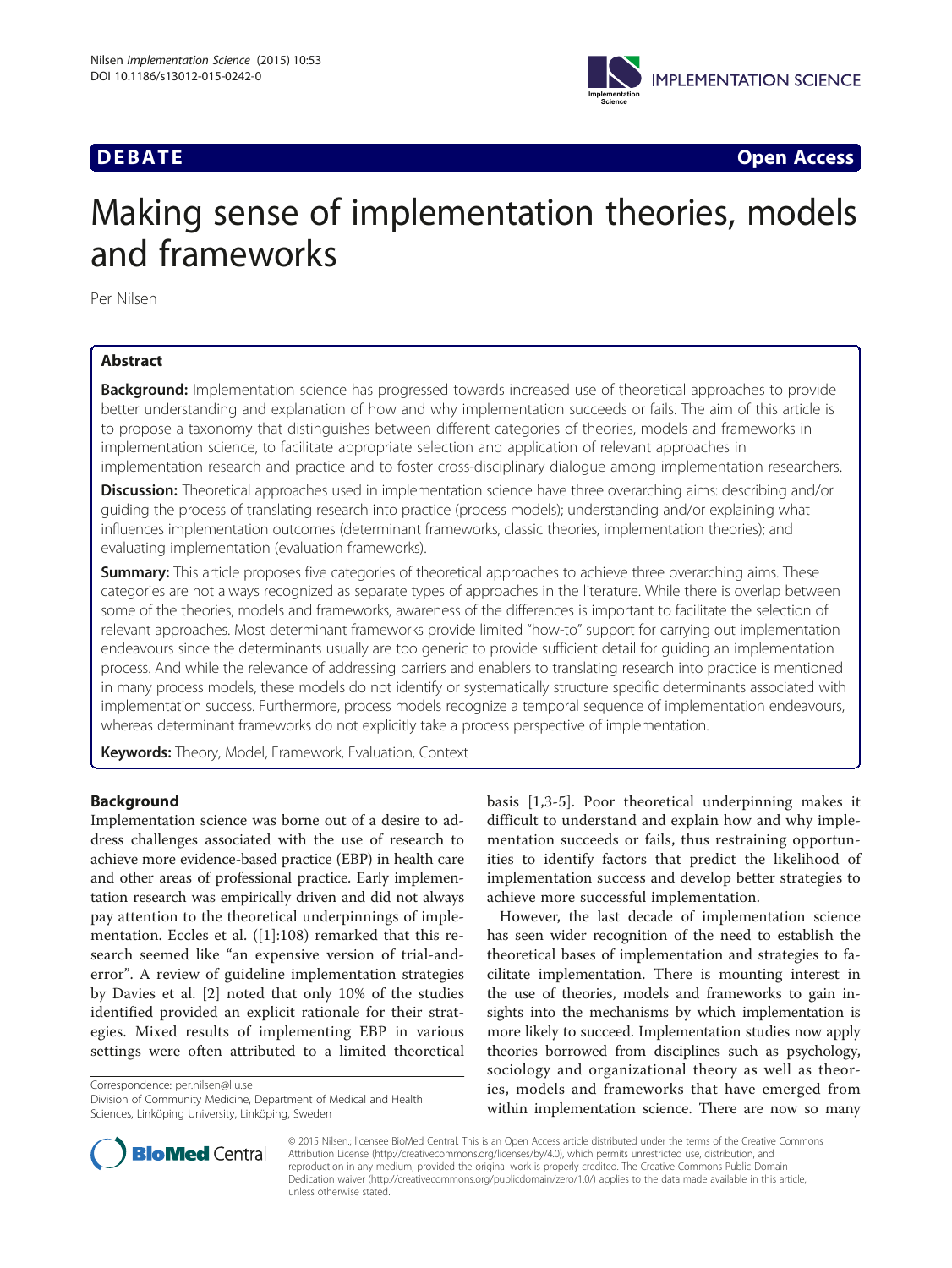theoretical approaches that some researchers have complained about the difficulties of choosing the most appropriate [\[6](#page-9-0)-[11](#page-9-0)].

This article seeks to further implementation science by providing a narrative review of the theories, models and frameworks applied in this research field. The aim is to describe and analyse how theories, models and frameworks have been applied in implementation science and propose a taxonomy that distinguishes between different approaches to advance clarity and achieve a common terminology. The ambition is to facilitate appropriate selection and application of relevant approaches in implementation studies and foster cross-disciplinary dialogue among implementation researchers. The importance of a clarifying taxonomy has evolved during the many discussions on theoretical approaches used within implementation science that the author has had over the past few years with fellow implementation researchers, as well as reflection on the utility of different approaches in various situations.

Implementation science is defined as the scientific study of methods to promote the systematic uptake of research findings and other EBPs into routine practice to improve the quality and effectiveness of health services and care [[12\]](#page-9-0). The terms knowledge translation, knowledge exchange, knowledge transfer, knowledge integration and research utilization are used to describe overlapping and interrelated research on putting various forms of knowledge, including research, to use [\[8,13-16](#page-9-0)]. Implementation is part of a diffusion-dissemination-implementation continuum: diffusion is the passive, untargeted and unplanned spread of new practices; dissemination is the active spread of new practices to the target audience using planned strategies; and implementation is the process of putting to use or integrating new practices within a setting [[16,17\]](#page-9-0).

A narrative review of selective literature was undertaken to identify key theories, models and frameworks used in implementation science. The narrative review approach gathers information about a particular subject from many sources and is considered appropriate for summarizing and synthesizing the literature to draw conclusions about "what we know" about the subject. Narrative reviews yield qualitative results, with strengths in capturing diversities and pluralities of understanding [[18,19\]](#page-9-0). Six textbooks that provide comprehensive overviews of research regarding implementation science and implementation of EBP were consulted: Rycroft-Malone and Bucknall [\[20\]](#page-9-0), Nutley et al. [[21](#page-9-0)], Greenhalgh et al. [\[17](#page-9-0)], Grol et al. [\[22\]](#page-9-0), Straus et al. [\[23\]](#page-9-0) and Brownson et al. [\[24\]](#page-9-0). A few papers presenting overviews of theories, models and frameworks used in implementation science were also used: Estabrooks et al. [[14\]](#page-9-0), Sales et al. [\[4](#page-9-0)], Graham and Tetroe [[25\]](#page-9-0), Mitchell et al. [\[8](#page-9-0)], Flottorp et al. [[26](#page-9-0)], Meyers et al. [[27](#page-9-0)] and Tabak

et al. [[28\]](#page-9-0). In addition, Implementation Science (first published in 2006) was searched using the terms "theory", "model" and "framework" to identify relevant articles. The titles and abstracts of the identified articles were scanned, and those that were relevant to the study aim were read in full.

#### **Discussion**

Theories, models and frameworks in the general literature Generally, a theory may be defined as a set of analytical principles or statements designed to structure our observation, understanding and explanation of the world [\[29](#page-9-0)-[31](#page-9-0)]. Authors usually point to a theory as being made up of definitions of variables, a domain where the theory applies, a set of relationships between the variables and specific predictions [\[32-35\]](#page-9-0). A "good theory" provides a clear explanation of how and why specific relationships lead to specific events. Theories can be described on an abstraction continuum. High abstraction level theories (general or grand theories) have an almost unlimited scope, middle abstraction level theories explain limited sets of phenomena and lower level abstraction theories are empirical generalizations of limited scope and application [\[30,36](#page-9-0)].

A model typically involves a deliberate simplification of a phenomenon or a specific aspect of a phenomenon. Models need not be completely accurate representations of reality to have value [\[31,37\]](#page-9-0). Models are closely related to theory and the difference between a theory and a model is not always clear. Models can be described as theories with a more narrowly defined scope of explanation; a model is descriptive, whereas a theory is explanatory as well as descriptive [[29\]](#page-9-0).

A framework usually denotes a structure, overview, outline, system or plan consisting of various descriptive categories, e.g. concepts, constructs or variables, and the relations between them that are presumed to account for a phenomenon [\[38\]](#page-9-0). Frameworks do not provide explanations; they only describe empirical phenomena by fitting them into a set of categories [\[29\]](#page-9-0).

### Theories, models and frameworks in implementation science

It was possible to identify three overarching aims of the use of theories, models and frameworks in implementation science: (1) describing and/or guiding the process of translating research into practice, (2) understanding and/or explaining what influences implementation outcomes and (3) evaluating implementation. Theoretical approaches which aim at understanding and/or explaining influences on implementation outcomes (i.e. the second aim) can be further broken down into determinant frameworks, classic theories and implementation theories based on descriptions of their origins, how they were developed, what knowledge sources they drew on, stated aims and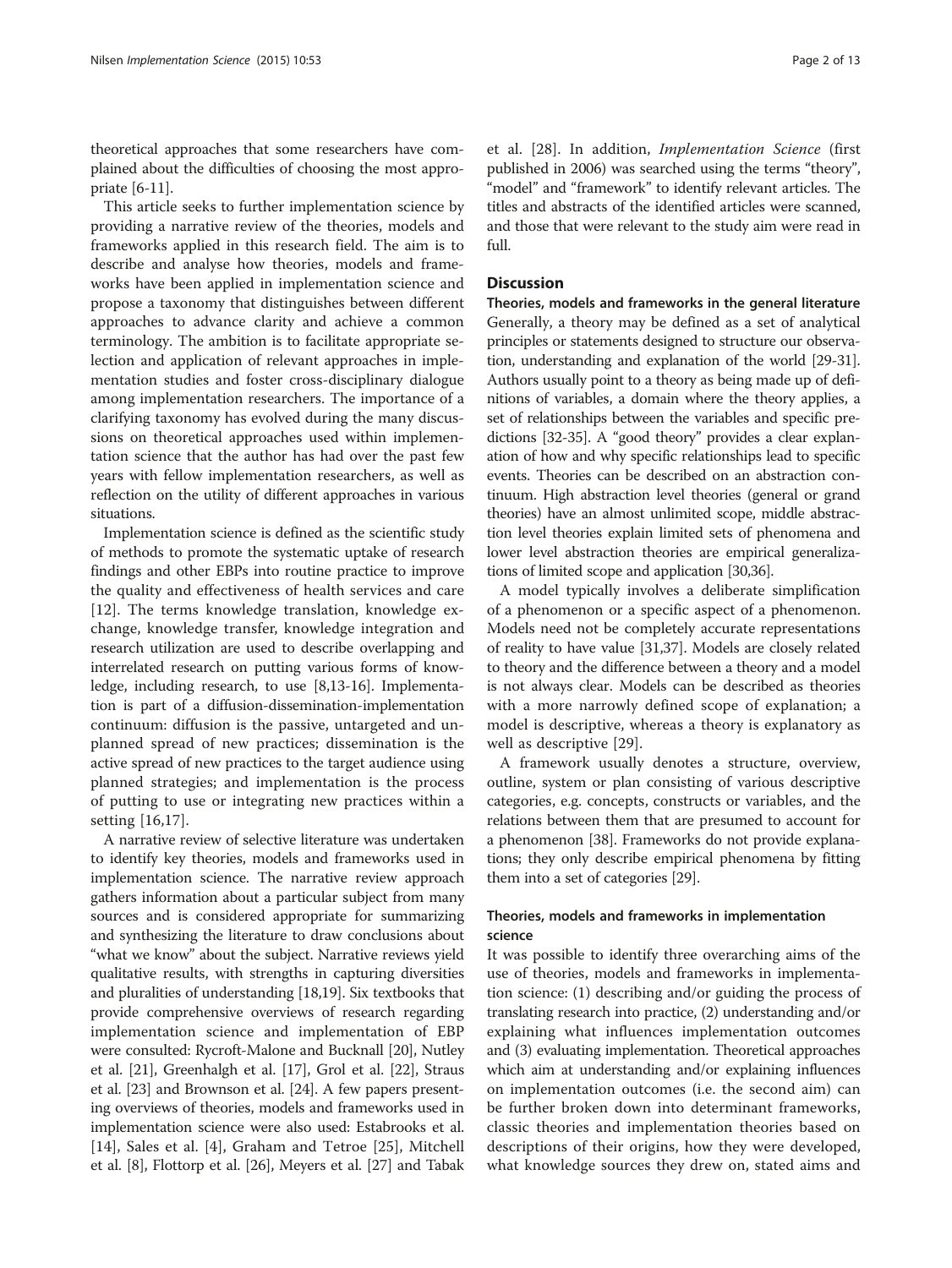applications in implementation science. Thus, five categories of theoretical approaches used in implementation science can be delineated (Table 1; Figure [1](#page-3-0)):

- Process models
- Determinant frameworks
- Classic theories
- Implementation theories
- Evaluation frameworks

Although theories, models and frameworks are distinct concepts, the terms are sometimes used interchangeably in implementation science [\[9,14,39\]](#page-9-0). A theory in this field usually implies some predictive capacity (e.g. to what extent do health care practitioners' attitudes and beliefs concerning a clinical guideline predict their adherence to this guideline in clinical practice?) and attempts to explain the causal mechanisms of implementation. Models in implementation science are commonly used to describe and/or guide the process of translating research into practice (i.e. "implementation practice") rather than to predict or analyse what factors influence implementation outcomes (i.e. "implementation research"). Frameworks in implementation science often have a descriptive purpose by pointing

to factors believed or found to influence implementation outcomes (e.g. health care practitioners' adoption of an evidence-based patient intervention). Neither models nor frameworks specify the mechanisms of change; they are typically more like checklists of factors relevant to various aspects of implementation.

# Describing and/or guiding the process of translating research into practice

## Process models

Process models are used to describe and/or guide the process of translating research into practice. Models by Huberman [[40\]](#page-9-0), Landry et al. [[41](#page-9-0)], the CIHR (Canadian Institutes of Health Research) Knowledge Model of Knowledge Translation [\[42\]](#page-9-0), Davis et al. [\[43\]](#page-9-0), Majdzadeh et al. [[44](#page-9-0)] and the K2A (Knowledge-to-Action) Framework [\[15](#page-9-0)] outline phases or stages of the research-to-practice process, from discovery and production of research-based knowledge to implementation and use of research in various settings.

Early research-to-practice (or knowledge-to-action) models tended to depict rational, linear processes in which research was simply transferred from producers to users. However, subsequent models have highlighted the importance

|  | Table 1 Five categories of theories, models and frameworks used in implementation science |  |  |  |  |  |  |  |  |  |  |
|--|-------------------------------------------------------------------------------------------|--|--|--|--|--|--|--|--|--|--|
|--|-------------------------------------------------------------------------------------------|--|--|--|--|--|--|--|--|--|--|

| Category                   | <b>Description</b>                                                                                                                                                                                                                                                                                                                                                                                                                                                                                                                                                                       | <b>Examples</b>                                                                                                                                                                                                                                                                                                                                                                                                                                                                           |
|----------------------------|------------------------------------------------------------------------------------------------------------------------------------------------------------------------------------------------------------------------------------------------------------------------------------------------------------------------------------------------------------------------------------------------------------------------------------------------------------------------------------------------------------------------------------------------------------------------------------------|-------------------------------------------------------------------------------------------------------------------------------------------------------------------------------------------------------------------------------------------------------------------------------------------------------------------------------------------------------------------------------------------------------------------------------------------------------------------------------------------|
| Process models             | Specify steps (stages, phases) in the process of translating<br>research into practice, including the implementation and use<br>of research. The aim of process models is to describe and/or<br>quide the process of translating research into practice. An<br>action model is a type of process model that provides<br>practical guidance in the planning and execution of<br>implementation endeavours and/or implementation<br>strategies to facilitate implementation. Note that the terms<br>"model" and "framework" are both used, but the former<br>appears to be the most common | Model by Huberman [40], model by Landry et al. [41], model<br>by Davies et al. [43], model by Majdzadeh et al. [44], the CIHR<br>Model of Knowledge Translation [42], the K2A Framework [15],<br>the Stetler Model [47], the ACE Star Model of Knowledge<br>Transformation [48], the Knowledge-to-Action Model [13], the<br>lowa Model [49,50], the Ottawa Model [51,52], model by Grol<br>and Wensing [53], model by Pronovost et al. [54], the Quality<br>Implementation Framework [27] |
| Determinant<br>frameworks  | Specify types (also known as classes or domains) of<br>determinants and individual determinants, which act as<br>barriers and enablers (independent variables) that influence<br>implementation outcomes (dependent variables). Some<br>frameworks also specify relationships between some types<br>of determinants. The overarching aim is to understand and/or<br>explain influences on implementation outcomes, e.g. predicting<br>outcomes or interpreting outcomes retrospectively                                                                                                  | PARIHS [5,64], Active Implementation Frameworks [63,68],<br>Understanding-User-Context Framework [62], Conceptual<br>Model [17], framework by Grol et al. [22], framework by<br>Cochrane et al. [59], framework by Nutley et al. [21], Ecological<br>Framework by Durlak and DuPre [57], CFIR [60], framework by<br>Gurses et al. [58], framework by Ferlie and Shortell [61],<br>Theoretical Domains Framework [66]                                                                      |
| Classic theories           | Theories that originate from fields external to implementation<br>science, e.g. psychology, sociology and organizational theory,<br>which can be applied to provide understanding and/or<br>explanation of aspects of implementation                                                                                                                                                                                                                                                                                                                                                     | Theory of Diffusion [107], social cognitive theories, theories<br>concerning cognitive processes and decision making, social<br>networks theories, social capital theories, communities of<br>practice, professional theories, organizational theories                                                                                                                                                                                                                                    |
| Implementation<br>theories | Theories that have been developed by implementation<br>researchers (from scratch or by adapting existing theories<br>and concepts) to provide understanding and/or explanation<br>of aspects of implementation                                                                                                                                                                                                                                                                                                                                                                           | Implementation Climate [116], Absorptive Capacity [117],<br>Organizational Readiness [118], COM-B [119], Normalization<br>Process Theory [120]                                                                                                                                                                                                                                                                                                                                            |
| Fvaluation<br>frameworks   | Specify aspects of implementation that could be evaluated to<br>determine implementation success                                                                                                                                                                                                                                                                                                                                                                                                                                                                                         | RE-AIM [124]; PRECEDE-PROCEED [125]; framework by<br>Proctor et al. [126]                                                                                                                                                                                                                                                                                                                                                                                                                 |

ACE Academic Center for Evidence-Based Practice, CFIR Consolidated Framework for Implementation Research, CIHR Canadian Institutes of Health Research Knowledge, COM-B Capacity-Opportunities-Motivation-Behaviour, Conceptual Model Conceptual Model for Considering the Determinants of Diffusion, Dissemination, and Implementation of Innovations in Health Service Delivery and Organization (full title), K2A Knowledge-to-Action, PARIHS Promoting Action on Research Implementation in Health Services, PRECEDE-PROCEED Predisposing, Reinforcing and Enabling Constructs in Educational Diagnosis and Evaluation-Policy, Regulatory, and Organizational Constructs in Educational and Environmental Development, RE-AIM Reach, Effectiveness, Adoption, Implementation, Maintenance.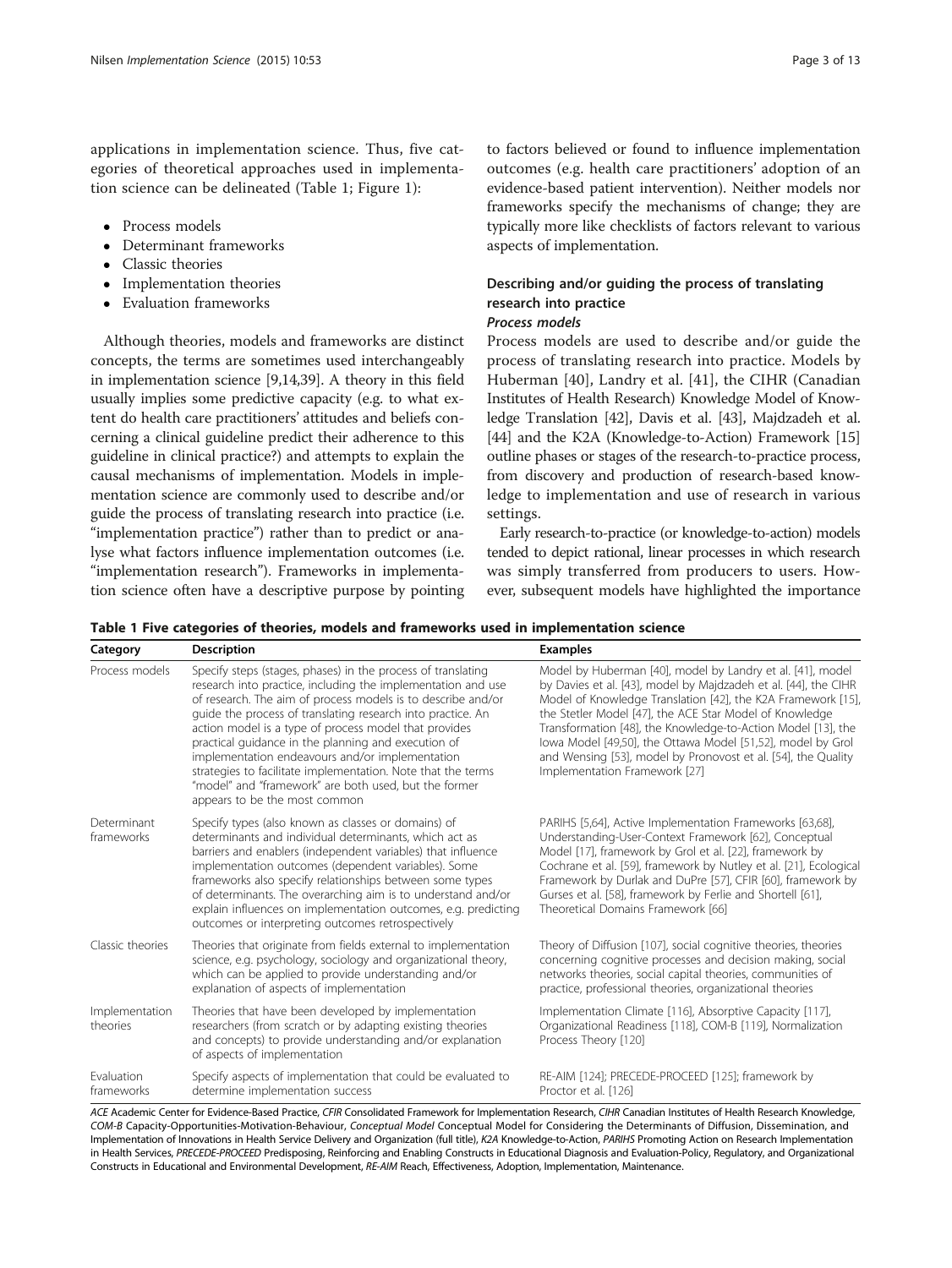<span id="page-3-0"></span>

of facilitation to support the process and placed more emphasis on the contexts in which research is implemented and used. Thus, the attention has shifted from a focus on production, diffusion and dissemination of research to various implementation aspects [[21](#page-9-0)].

So-called action (or planned action) models are process models that facilitate implementation by offering practical guidance in the planning and execution of implementation endeavours and/or implementation strategies. Action models elucidate important aspects that need to be considered in implementation practice and usually prescribe a number of stages or steps that should be followed in the process of translating research into practice. Action models have been described as active by Graham et al. ([\[45](#page-9-0)]:185) because they are used "to guide or cause change". It should be noted that the terminology is not fully consistent, as some of these models are referred to as frameworks, for instance the Knowledge-to-Action Framework [[46](#page-10-0)].

Many of the action models originate from the nursingled field of research use/utilization; well-known examples include the Stetler Model [\[47](#page-10-0)], the ACE (Academic Center for Evidence-Based Practice) Star Model of Knowledge Transformation [[48](#page-10-0)], the Knowledge-to-Action Framework [[13\]](#page-9-0), the Iowa Model [\[49,50](#page-10-0)] and the Ottawa Model [[51,52](#page-10-0)]. There are also numerous examples of similar "how-to-implement" models that have emerged from other fields, including models developed by Grol and Wensing [[53](#page-10-0)], Pronovost et al. [\[54](#page-10-0)] and the Quality Implementation Framework [[27](#page-9-0)], all of which are intended to provide support for planning and managing implementation endeavours.

The how-to-implement models typically emphasize the importance of careful, deliberate planning, especially in

the early stages of implementation endeavours. In many ways, they present an ideal view of implementation practice as a process that proceeds step-wise, in an orderly, linear fashion. Still, authors behind most models emphasize that the actual process is not necessarily sequential. Many of the action models mentioned here have been subjected to testing or evaluation, and some have been widely applied in empirical research, underscoring their usefulness [\[9](#page-9-0)[,55](#page-10-0)].

The process models vary with regard to how they were developed. Models such as the Stetler Model [[47](#page-10-0),[56](#page-10-0)] and the Iowa Model [[49,50\]](#page-10-0) were based on the originators' own experiences of implementing new practices in various settings (although they were also informed by research and expert opinion). In contrast, models such as the Knowledge-to-Action Framework [\[45](#page-9-0)] and the Quality Implementation Framework [[27](#page-9-0)] have relied on literature reviews of theories, models, frameworks and individual studies to identify key features of successful implementation endeavours.

# Understanding and explaining what influences implementation outcomes

#### Determinant frameworks

Determinant frameworks describe general types (also referred to as classes or domains) of determinants that are hypothesized or have been found to influence implementation outcomes, e.g. health care professionals' behaviour change or adherence to a clinical guideline. Each type of determinant typically comprises a number of individual barriers (hinders, impediments) and/or enablers (facilitators), which are seen as independent variables that have an impact on implementation outcomes, i.e. the dependent variable. Some frameworks also hypothesize relationships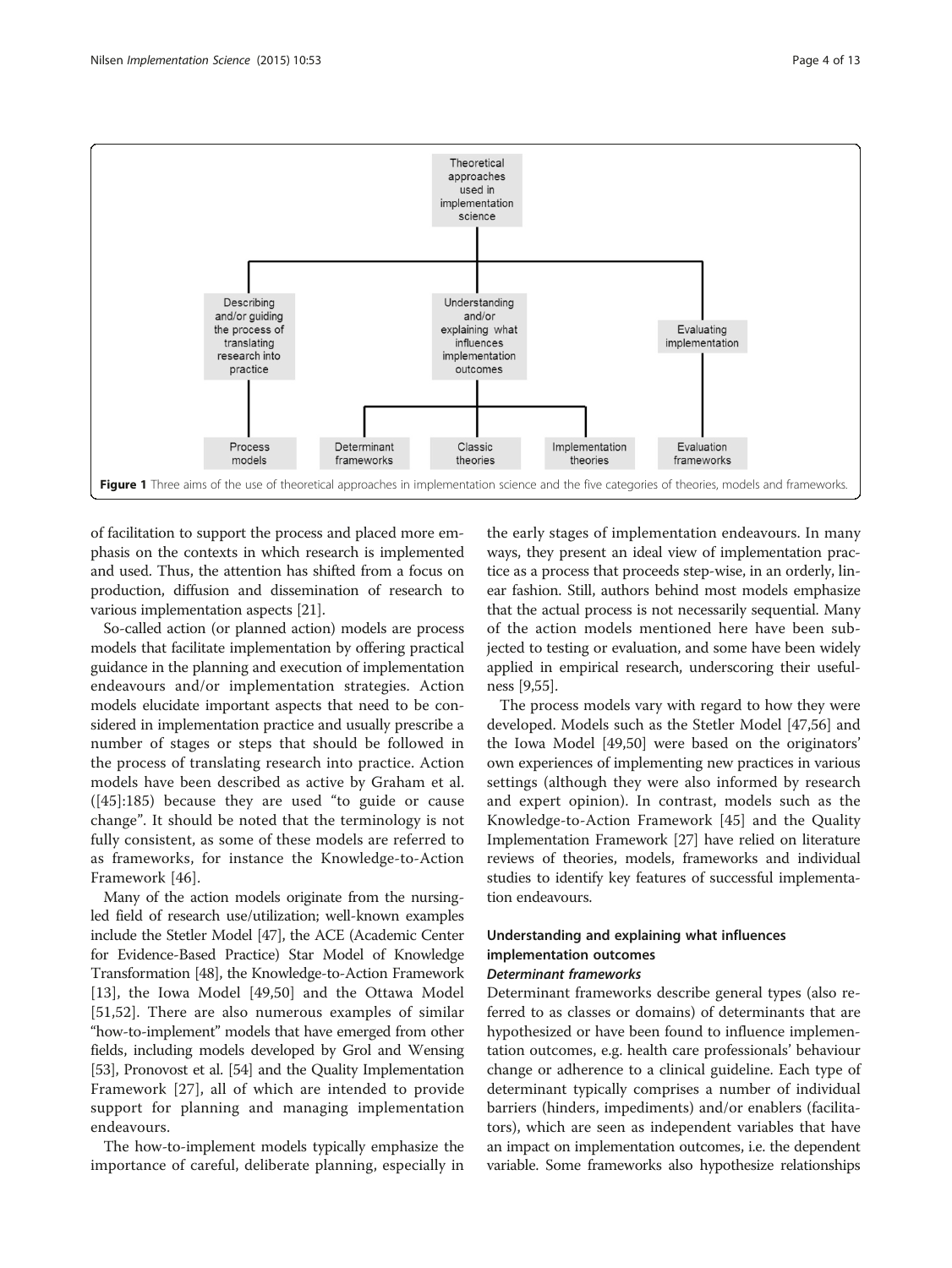between these determinants (e.g. [[17](#page-9-0)[,57,58](#page-10-0)]), whereas others recognize such relationships without clarifying them (e.g. [\[59,60](#page-10-0)]). Information about what influences implementation outcomes is potentially useful for designing and executing implementation strategies that aim to change relevant determinants.

The determinant frameworks do not address how change takes place or any causal mechanisms, underscoring that they should not be considered theories. Many frameworks are multilevel, identifying determinants at different levels, from the individual user or adopter (e.g. health care practitioners) to the organization and beyond. Hence, these integrative frameworks recognize that implementation is a multidimensional phenomenon, with multiple interacting influences.

The determinant frameworks were developed in different ways. Many frameworks (e.g. [\[17,21,22](#page-9-0)[,57,59,61](#page-10-0)]) were developed by synthesizing results from empirical studies of barriers and enablers for implementation success. Other frameworks have relied on existing determinant frameworks and relevant theories in various disciplines, e.g. the frameworks by Gurses et al. [[58](#page-10-0)] and CFIR (Consolidated Framework for Implementation Research) [\[60](#page-10-0)].

Several frameworks have drawn extensively on the originator's own experiences of implementing new practices. For instance, the Understanding-User-Context Framework [[62](#page-10-0)] and Active Implementation Frameworks [[63](#page-10-0)] were both based on a combination of literature reviews and the originators' implementation experiences. Meanwhile, PARIHS (Promoting Action on Research Implementation in Health Services) [[5,](#page-9-0)[64](#page-10-0)] emerged from the observation that successful implementation in health care might be premised on three key determinants (characteristics of the evidence, context and facilitation), a proposition which was then analysed in four empirical case studies; PARIHS has subsequently undergone substantial research and development work [\[64](#page-10-0)] and has been widely applied [[65](#page-10-0)].

Theoretical Domains Framework represents another approach to developing determinant frameworks. It was constructed on the basis of a synthesis of 128 constructs related to behaviour change found in 33 behaviour change theories, including many social cognitive theories [[10](#page-9-0)]. The constructs are sorted into 14 theoretical domains (originally 12 domains), e.g. knowledge, skills, intentions, goals, social influences and beliefs about capabilities [[66](#page-10-0)]. Theoretical Domains Framework does not specify the causal mechanisms found in the original theories, thus sharing many characteristics with determinant frameworks.

The determinant frameworks account for five types of determinants, as shown in Table [2,](#page-5-0) which provides details of eight of the most commonly cited frameworks in implementation science. The frameworks are superficially quite disparate, with a broad range of terms, concepts and

constructs as well as different outcomes, yet they are quite similar with regard to the general types of determinants they account for. Hence, implementation researchers agree to a large extent on what the main influences on implementation outcomes are, albeit to a lesser extent on which terms that are best used to describe these determinants.

The frameworks describe "implementation objects" in terms of research, guidelines, interventions, innovations and evidence (i.e. research-based knowledge in a broad sense). Outcomes differ correspondingly, from adherence to guidelines and research use, to successful implementation of interventions, innovations, evidence, etc. (i.e. the application of research-based knowledge in practice). The relevance of the end users (e.g. patients, consumers or community populations) of the implemented object (e.g. an EBP) is not explicitly addressed in some frameworks (e.g. [[17,21,](#page-9-0)[67](#page-10-0)]), suggesting that this is an area where further research is needed for better analysis of how various end users may influence implementation effectiveness.

Determinant frameworks imply a systems approach to implementation because they point to multiple levels of influence and acknowledge that there are relationships within and across the levels and different types of determinants. A system can be understood only as an integrated whole because it is composed not only of the sum of its components but also by the relationships among those components [\[68\]](#page-10-0). However, determinants are often assessed individually in implementation studies (e.g. [[69](#page-10-0)-[72\]](#page-10-0)), (implicitly) assuming a linear relationship between the determinants and the outcomes and ignoring that individual barriers and enablers may interact in various ways that can be difficult to predict. For instance, there could be synergistic effects such that two seemingly minor barriers constitute an important obstacle to successful outcomes if they interact. Another issue is whether all relevant barriers and enablers are examined in these studies, which are often based on survey questionnaires, and are thus biased by the researcher's selection of determinants. Surveying the perceived importance of a finite set of predetermined barriers can yield insights into the relative importance of these particular barriers but may overlook factors that independently affect implementation outcomes. Furthermore, there is the issue of whether the barriers and enablers are the actual determinants (i.e. whether they have actually been experienced or encountered) and the extent to which they are perceived to exist (i.e. they are more hypothetical barriers and enablers). The perceived importance of particular factors may not always correspond with the actual importance.

The context is an integral part of all the determinant frameworks. Described as "an important but poorly understood mediator of change and innovation in health care organizations" ([\[73](#page-10-0)]:79), the context lacks a unifying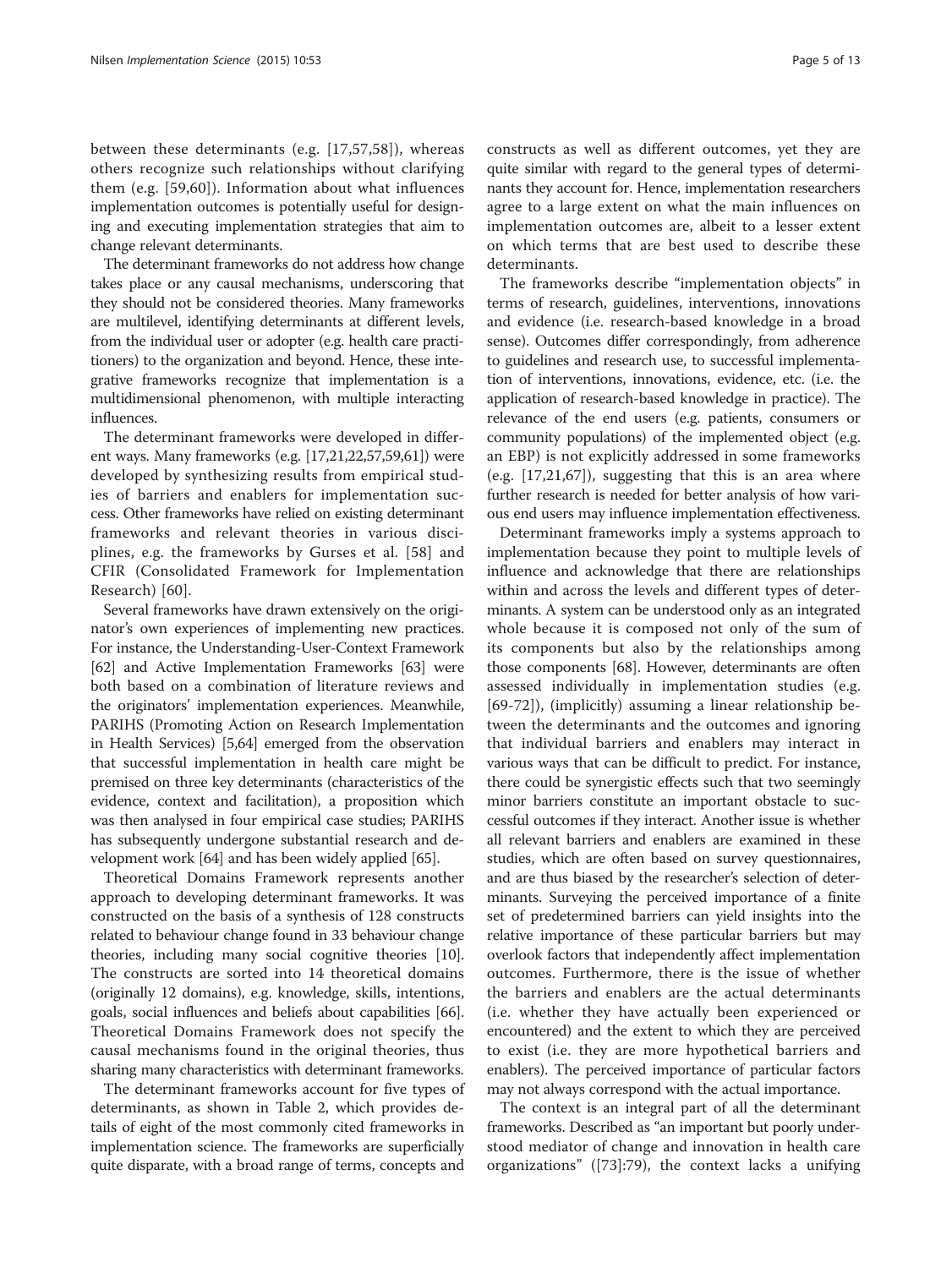|                                                        | <b>Characteristics of the</b>           | <b>Characteristics of the</b><br>implementation object users/adopters (e.g. health the end users<br>care practitioners)                      | <b>Characteristics of</b><br>(e.g. patients)                                                           | Characteristics of the context                                                                                                                                                                                  | Characteristics of the strategy<br>or other means of facilitating<br>implementation                                                             | <b>Outcomes</b>                                                                          |
|--------------------------------------------------------|-----------------------------------------|----------------------------------------------------------------------------------------------------------------------------------------------|--------------------------------------------------------------------------------------------------------|-----------------------------------------------------------------------------------------------------------------------------------------------------------------------------------------------------------------|-------------------------------------------------------------------------------------------------------------------------------------------------|------------------------------------------------------------------------------------------|
| PARIHS (Kitson<br>et al. [5]; Rycroft-<br>Malone [64]) | Characteristics of<br>the evidence      | Characteristics of the clinical<br>experience (addressed as an<br>aspect of the evidence<br>element)                                         | Characteristics of the<br>patient experience<br>(addressed as an<br>aspect of the<br>evidence element) | Characteristics of the context<br>(comprising culture, leadership<br>and evaluation)                                                                                                                            | Characteristics of the facilitation,<br>i.e. the process of enabling or<br>making easier the implementation                                     | Successful<br>implementation of<br>research                                              |
| (Greenhalgh et al.<br>[17]                             | Conceptual Model Innovation attributes  | Aspects of adopters (e.g.<br>psychological antecedents<br>and nature of the adoption<br>decision) and assimilation by<br>organizations       | Not addressed                                                                                          | Features of the inner context<br>(organizational antecedents<br>and organizational readiness for<br>innovation) and outer context<br>(e.g. informal interorganizational<br>networks and political directives)   | Influences (e.g. opinion leaders,<br>champions and network<br>structure) lying on a continuum<br>from diffusion to dissemination                | Successful diffusion,<br>dissemination and<br>implementation of<br>innovations           |
| Grol et al. [22]                                       | Features of the<br>innovation           | Features of the professionals Features of the<br>who should use the<br>innovation                                                            | patients                                                                                               | Features of the social setting (e.g.<br>attitudes of colleagues, culture and<br>leadership) and of the economic,<br>administrative and organizational<br>context                                                | Features of the methods and<br>strategies for dissemination<br>and implementation used                                                          | Implementation of<br>new evidence,<br>quidelines and<br>best practices or<br>procedures  |
| Nutley et al. [21]                                     | Nature of the research<br>to be applied | Personal characteristics of<br>researchers and potential<br>research users and links<br>between research and<br>its users                    | Not addressed                                                                                          | Context for the use of research                                                                                                                                                                                 | Strategies to improve the use<br>of research                                                                                                    | Use of research                                                                          |
| Cochrane et al.<br>[59]                                | Guidelines and<br>evidence barriers     | Cognitive and behavioural<br>barriers, attitudinal and<br>rational-emotional barriers,<br>health care professional<br>and physician barriers | Patient barriers                                                                                       | Support and resource barriers, system<br>and process barriers                                                                                                                                                   | Not addressed                                                                                                                                   | Adherence to<br>quidelines or<br>implementation of<br>evidence into<br>clinical practice |
| Ecological<br>Framework<br>(Durlak and<br>DuPre [57])  | Characteristics of the<br>innovation    | Provider characteristics                                                                                                                     | Not addressed                                                                                          | Community-level factors (comprising<br>general organizational features, specific<br>organizational practices and processes,<br>and specific staffing considerations)                                            | Features of the prevention<br>support system (comprising<br>training and technical assistance)                                                  | Successful<br>implementation<br>of innovations                                           |
| <b>CFIR</b><br>(Damschroder<br>et al. [60])            | Intervention<br>characteristics         | Characteristics of individuals                                                                                                               | Patient needs and<br>resources (addressed<br>as an aspect of the<br>outer setting)                     | Characteristics of the inner setting<br>(e.g. structural characteristics, networks<br>and communications, culture) and outer<br>setting (e.g. cosmopolitanism, external<br>policies and incentives)             | Effectiveness of process by which<br>implementation is accomplished<br>(comprising planning, engaging,<br>executing, reflection and evaluating) | Successful<br>implementation<br>of interventions                                         |
| Gurses et al. [58]                                     | Guideline characteristics               | Clinician characteristics                                                                                                                    | Not addressed                                                                                          | Systems characteristics (e.g. physical<br>environment, organizational<br>characteristics) and implementation<br>characteristics (e.g. tension for change<br>and getting ideas from outside the<br>organization) | Implementation characteristics (e.g.<br>change agents' characteristics,<br>relative strengths of supporters<br>and opponents)                   | Adherence to<br>quidelines                                                               |

#### <span id="page-5-0"></span>Table 2 Implementation determinants and outcomes in eight determinant frameworks

Conceptual Model Conceptual Model for Considering the Determinants of Diffusion, Dissemination, and Implementation of Innovations in Health Service Delivery and Organization (full title, [\[17](#page-9-0)]), CFIR Consolidated Framework for Implementation Research, PARIHS Promoting Action on Research Implementation in Health Services.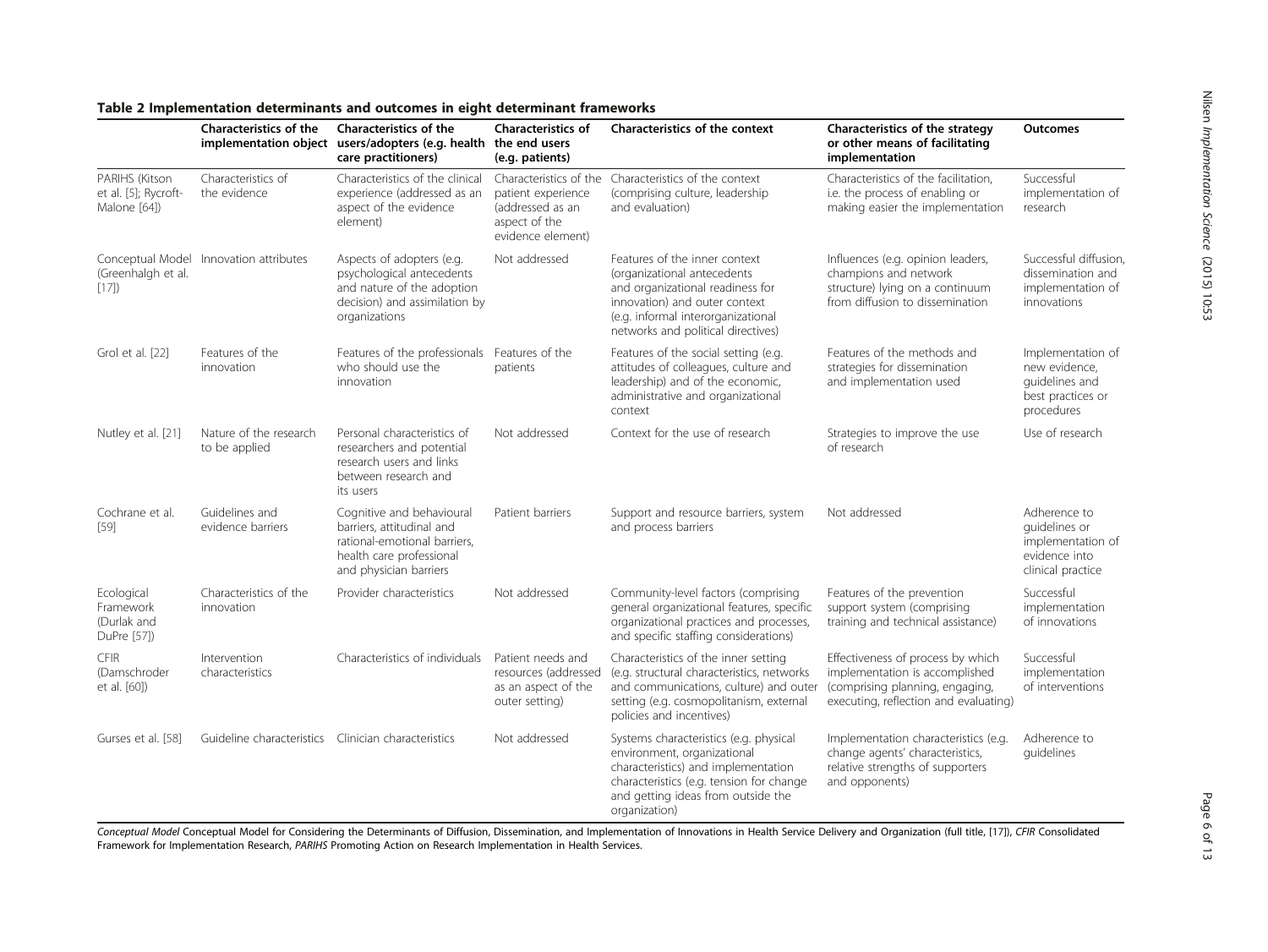definition in implementation science (and related fields such as organizational behaviour and quality improvement). Still, context is generally understood as the conditions or surroundings in which something exists or occurs, typically referring to an analytical unit that is higher than the phenomena directly under investigation. The role afforded the context varies, from studies (e.g. [\[74-77](#page-10-0)]) that essentially view the context in terms of a physical "environment or setting in which the proposed change is to be implemented"  $([5]:150)$  $([5]:150)$  $([5]:150)$  to studies (e.g.  $[21,74,78]$  $[21,74,78]$  $[21,74,78]$ ) that assume that the context is something more active and dynamic that greatly affects the implementation process and outcomes. Hence, although implementation science researchers agree that the context is a critically important concept for understanding and explaining implementation, there is a lack of consensus regarding how this concept should be interpreted, in what ways the context is manifested and the means by which contextual influences might be captured in research.

The different types of determinants specified in determinant frameworks can be linked to classic theories. Thus, psychological theories that delineate factors influencing individual behaviour change are relevant for analysing how user/adopter characteristics affect implementation outcomes, whereas organizational theories concerning organizational climate, culture and leadership are more applicable for addressing the influence of the context on implementation outcomes.

#### Classic theories

Implementation researchers are also wont to apply theories from other fields such as psychology, sociology and organizational theory. These theories have been referred to as classic (or classic change) theories to distinguish them from research-to-practice models [[45](#page-9-0)]. They might be considered passive in relation to action models because they describe change mechanisms and explain how change occurs without ambitions to actually bring about change.

Psychological behaviour change theories such as the Theory of Reasoned Action [[79\]](#page-10-0), the Social Cognitive Theory [[80,81](#page-10-0)], the Theory of Interpersonal Behaviour [[82\]](#page-10-0) and the Theory of Planned Behaviour [[83\]](#page-10-0) have all been widely used in implementation science to study determinants of "clinical behaviour" change [\[84](#page-10-0)]. Theories such as the Cognitive Continuum Theory [\[85](#page-10-0)], the Novice-Expert Theory [\[86\]](#page-10-0), the Cognitive-Experiential Self-Theory [[87\]](#page-10-0) and habit theories (e.g. [\[88,89](#page-10-0)]) may also be applicable for analysing cognitive processes involved in clinical decision-making and implementing EBP, but they are not as extensively used as the behaviour change theories.

Theories regarding the collective (such as health care teams) or other aggregate levels are relevant in implementation science, e.g. theories concerning professions and communities of practice, as well as theories concerning the relationships between individuals, e.g. social networks

and social capital [\[14,](#page-9-0)[53,90](#page-10-0)-[93](#page-10-0)]. However, their use is not as prevalent as the individual-level theories.

There is increasing interest among implementation researchers in using theories concerning the organizational level because the context of implementation is becoming more widely acknowledged as an important influence on implementation outcomes. Theories concerning organizational culture, organizational climate, leadership and organizational learning are relevant for understanding and explaining organizational influences on implementation processes [[21,](#page-9-0)[53,57,](#page-10-0)[94-101\]](#page-11-0). Several organizationlevel theories might have relevance for implementation science. For instance, Estabrooks et al. [[14](#page-9-0)] have proposed the use of the Situated Change Theory [\[102\]](#page-11-0) and the Institutional Theory [\[103,104](#page-11-0)], whereas Plsek and Greenhalgh [[105](#page-11-0)] have suggested the use of complexity science [\[106](#page-11-0)] for better understanding of organizations. Meanwhile, Grol et al. [\[22\]](#page-9-0) have highlighted the relevance of economic theories and theories of innovative organizations. However, despite increased interest in organizational theories, their actual use in empirical implementation studies thus far is relatively limited.

The Theory of Diffusion, as popularized through Rogers' work on the spread of innovations, has also influenced implementation science. The theory's notion of innovation attributes, i.e. relative advantage, compatibility, complexity, trialability and observability [[107](#page-11-0)], has been widely applied in implementation science, both in individual studies (e.g. [[108-110](#page-11-0)]) and in determinant frameworks (e.g. [[17](#page-9-0)[,58,60](#page-10-0)]) to assess the extent to which the characteristics of the implementation object (e.g. a clinical guideline) affect implementation outcomes. Furthermore, the Theory of Diffusion highlights the importance of intermediary actors (opinion leaders, change agents and gatekeepers) for successful adoption and implementation [\[107](#page-11-0)], which is reflected in roles described in numerous implementation determinant frameworks (e.g. [[63,64\]](#page-10-0)) and implementation strategy taxonomies (e.g. [\[111-114\]](#page-11-0)). The Theory of Diffusion is considered the single most influential theory in the broader field of knowledge utilization of which implementation science is a part [\[115\]](#page-11-0).

#### Implementation theories

There are also numerous theories that have been developed or adapted by researchers for potential use in implementation science to achieve enhanced understanding and explanation of certain aspects of implementation. Some of these have been developed by modifying certain features of existing theories or concepts, e.g. concerning organizational climate and culture. Examples include theories such as Implementation Climate [\[116](#page-11-0)], Absorptive Capacity [\[117\]](#page-11-0) and Organizational Readiness [[118](#page-11-0)]. The adaptation allows researchers to prioritize aspects considered to be most critical to analyse issues related to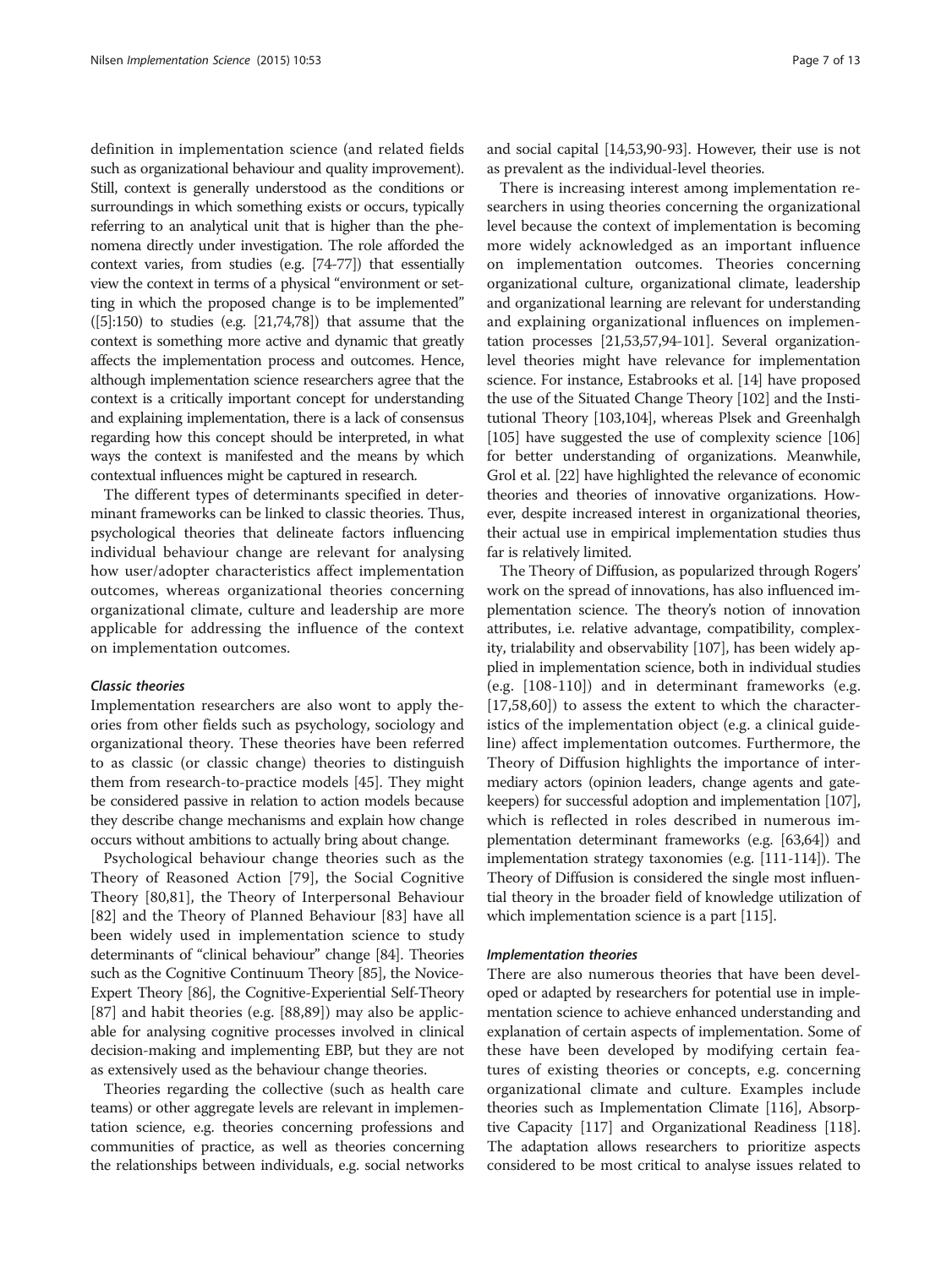the how and why of implementation, thus improving the relevance and appropriateness to the particular circumstances at hand.

COM-B (Capability, Opportunity, Motivation and Behaviour) represents another approach to developing theories that might be applicable in implementation science. This theory began by identifying motivation as a process that energizes and directs behaviour. Capability and opportunity were added as necessary conditions for a volitional behaviour to occur, given sufficient motivation, on the basis of a US consensus meeting of behavioural theorists and a principle of US criminal law (which considers prerequisites for performance of specified volitional behaviours) [\[119\]](#page-11-0). COM-B posits that capability, opportunity and motivation generate behaviour, which in turn influences the three components. Opportunity and capability can influence motivation, while enacting a behaviour can alter capability, motivation and opportunity [[66](#page-10-0)].

Another theory used in implementation science, the Normalization Process Theory [\[120](#page-11-0)], began life as a model, constructed on the basis of empirical studies of the implementation of new technologies [\[121](#page-11-0)]. The model was subsequently expanded upon and developed into a theory as change mechanisms and interrelations between various constructs were delineated [[122\]](#page-11-0). The theory identifies four determinants of embedding (i.e. normalizing) complex interventions in practice (coherence or sense making, cognitive participation or engagement, collective action and reflexive monitoring) and the relationships between these determinants [\[123](#page-11-0)].

#### Evaluating implementation Evaluation frameworks

There is a category of frameworks that provide a structure for evaluating implementation endeavours. Two common frameworks that originated in public health are RE-AIM (Reach, Effectiveness, Adoption, Implementation, Maintenance) [\[124](#page-11-0)] and PRECEDE-PROCEED (Predisposing, Reinforcing and Enabling Constructs in Educational Diagnosis and Evaluation-Policy, Regulatory, and Organizational Constructs in Educational and Environmental Development) [\[125](#page-11-0)]. Both frameworks specify implementation aspects that should be evaluated as part of intervention studies.

Proctor et al. [\[126\]](#page-11-0) have developed a framework of implementation outcomes that can be applied to evaluate implementation endeavours. On the basis of a narrative literature review, they propose eight conceptually distinct outcomes for potential evaluation: acceptability, adoption (also referred to as uptake), appropriateness, costs, feasibility, fidelity, penetration (integration of a practice within a specific setting) and sustainability (also referred to as maintenance or institutionalization).

Although evaluation frameworks may be considered in a category of their own, theories, models and frameworks from the other four categories can also be applied for evaluation purposes because they specify concepts and constructs that may be operationalized and measured. For instance, Theoretical Domains Framework (e.g. [\[127,128](#page-11-0)]), and Normalization Process Theory [[129](#page-11-0)] and COM-B (e.g. [[130,131\]](#page-11-0)) have all been widely used as evaluation frameworks. Furthermore, many theories, models and frameworks have spawned instruments that serve evaluation purposes, e.g. tools linked to PARIHS [\[132](#page-11-0),[133\]](#page-11-0), CFIR [[134](#page-11-0)] and Theoretical Domains Framework [[135](#page-11-0)]. Other examples include the EBP Implementation Scale to measure the extent to which EBP is implemented [\[136](#page-11-0)] and the BARRIERS Scale to identify barriers to research use [[137](#page-11-0)], as well as instruments to operationalize theories such as Implementation Climate [[138](#page-11-0)] and Organizational Readiness [[139](#page-11-0)].

#### Summary

Implementation science has progressed towards increased use of theoretical approaches to address various implementation challenges. While this article is not intended as a complete catalogue of all individual approaches available in implementation science, it is obvious that the menu of potentially useable theories, models and frameworks is extensive. Researchers in the field have pragmatically looked into other fields and disciplines to find relevant approaches, thus emphasizing the interdisciplinary and multiprofessional nature of the field.

This article proposes a taxonomy of five categories of theories, models and frameworks used in implementation science. These categories are not always recognized as separate types of approaches in the literature. For instance, systematic reviews and overviews by Graham and Tetroe [\[25\]](#page-9-0), Mitchell et al. [[8\]](#page-9-0), Flottorp et al. [[26](#page-9-0)], Meyers et al. [\[27](#page-9-0)] and Tabak et al. [[28\]](#page-9-0) have not distinguished between process models, determinant frameworks or classic theories because they all deal with factors believed or found to have an impact on implementation processes and outcomes. However, what matters most is not how an individual approach is labelled; it is important to recognize that these theories, models and frameworks differ in terms of their assumptions, aims and other characteristics, which have implications for their use.

There is considerable overlap between some of the categories. Thus, determinant frameworks, classic theories and implementation theories can also help to guide implementation practice (i.e. functioning as action models), because they identify potential barriers and enablers that might be important to address when undertaking an implementation endeavour. They can also be used for evaluation because they describe aspects that might be important to evaluate. A framework such as the Active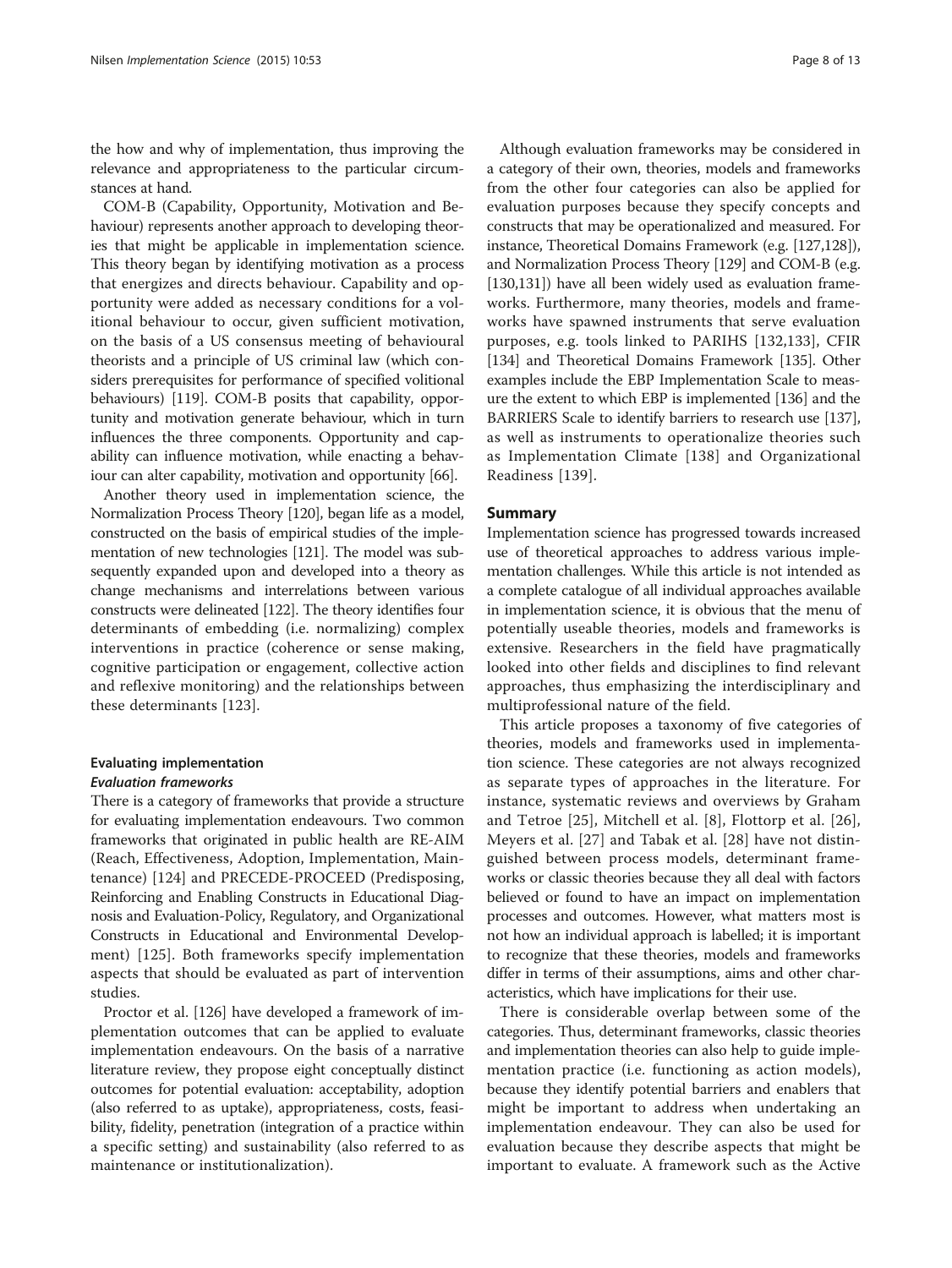Implementation Frameworks [[68](#page-10-0)] appears to have a dual aim of providing hands-on support to implement something and identifying determinants of this implementation that should be analysed. Somewhat similarly, PARIHS [[5](#page-9-0)] can be used by "anyone either attempting to get evidence into practice, or anyone who is researching or trying to better understand implementation processes and influences" ([[64](#page-10-0)]:120), suggesting that it has ambitions that go beyond its primary function as a determinant framework.

Despite the overlap between different theories, models and frameworks used in implementation science, knowledge about the three overarching aims and five categories of theoretical approaches is important to identify and select relevant approaches in various situations. Most determinant frameworks provide limited "how-to" support for carrying out implementation endeavours since the determinants may be too generic to provide sufficient detail for guiding users through an implementation process. While the relevance of addressing barriers and enablers to translating research into practice is mentioned in many process models, these models do not identify or systematically structure specific determinants associated with implementation success. Another key difference is that process models recognize a temporal sequence of implementation endeavours, whereas determinant frameworks do not explicitly take a process perspective of implementation since the determinants typically relate to implementation as a whole.

Theories applied in implementation science can be characterized as middle level. Higher level theories can be built from theories at lower abstraction levels, so-called theory ladder climbing [\[140](#page-11-0)]. May [[141\]](#page-11-0) has discussed how a "general theory of implementation" might be constructed by linking the four constructs of Normalization Process Theory with constructs from relevant sociology and psychology theories to provide a more comprehensive explanation of the constituents of implementation processes. Still, it seems unlikely that there will ever be a grand implementation theory since implementation is too multifaceted and complex a phenomenon to allow for universal explanations. There has been debate in the policy implementation research field for many years whether researchers should strive to produce a theory applicable to public policy as a whole [\[38](#page-9-0)]. However, policy implementation researchers have increasingly argued that it would be a futile undertaking because "the world is too complex and there are too many causes of outcomes to allow for parsimonious explanation" ([[37\]](#page-9-0):31). Determinant frameworks in implementation science clearly suggest that many different theories are relevant for understanding and explaining the many influences on implementation.

The use of a single theory that focuses only on a particular aspect of implementation will not tell the whole story. Choosing one approach often means placing weight on some aspects (e.g. certain causal factors) at the expense of

others, thus offering only partial understanding. Combining the merits of multiple theoretical approaches may offer more complete understanding and explanation, yet such combinations may mask contrasting assumptions regarding key issues. For instance, are people driven primarily by their individual beliefs and motivation or does a pervasive organizational culture impose norms and values that regulate how people behave and make individual characteristics relatively unimportant? Is a particular behaviour primarily influenced by reflective thought processes or is it an automatically enacted habit? Furthermore, different approaches may require different methods, based on different epistemological and ontological assumptions.

There is a current wave of optimism in implementation science that using theoretical approaches will contribute to reducing the research-practice gap [\[4,10,11](#page-9-0)[,63](#page-10-0)[,142](#page-11-0)]. Although the use of theories, models and frameworks has many advocates in implementation science, there have also been critics [\[143](#page-11-0),[144](#page-11-0)], who have argued that theory is not necessarily better than common sense for guiding implementation. Common sense has been defined as a group's shared tacit knowledge concerning a phenomenon [[145](#page-11-0)]. One could argue that common sense about how or why something works (or does not) also constitutes a theory, albeit an informal and non-codified one. In either case, empirical research is needed to study how and the extent to which the use of implementation theories, models and frameworks contributes to more effective implementation and under what contextual conditions or circumstances they apply (and do not apply). It is also important to explore how the current theoretical approaches can be further developed to better address implementation challenges. Hence, both inductive construction of theory and deductive application of theory are needed.

While the use of theory does not necessarily yield more effective implementation than using common sense, there are certain advantages to applying formal theory over common sense (i.e. informal theory). Theories are explicit and open to question and examination; common sense usually consists of implicit assumptions, beliefs and ways of thinking and is therefore more difficult to challenge. If deductions from a theory are incorrect, the theory can be adapted, extended or abandoned. Theories are more consistent with existing facts than common sense, which typically means that a hypothesis based on an established theory is a more educated guess than one based on common sense. Furthermore, theories give individual facts a meaningful context and contribute towards building an integrated body of knowledge, whereas common sense is more likely to produce isolated facts [[145](#page-11-0)[,146](#page-12-0)]. On the other hand, theory may serve as blinders, as suggested by Kuhn [\[147](#page-12-0)] and Greenwald et al. [\[148](#page-12-0)],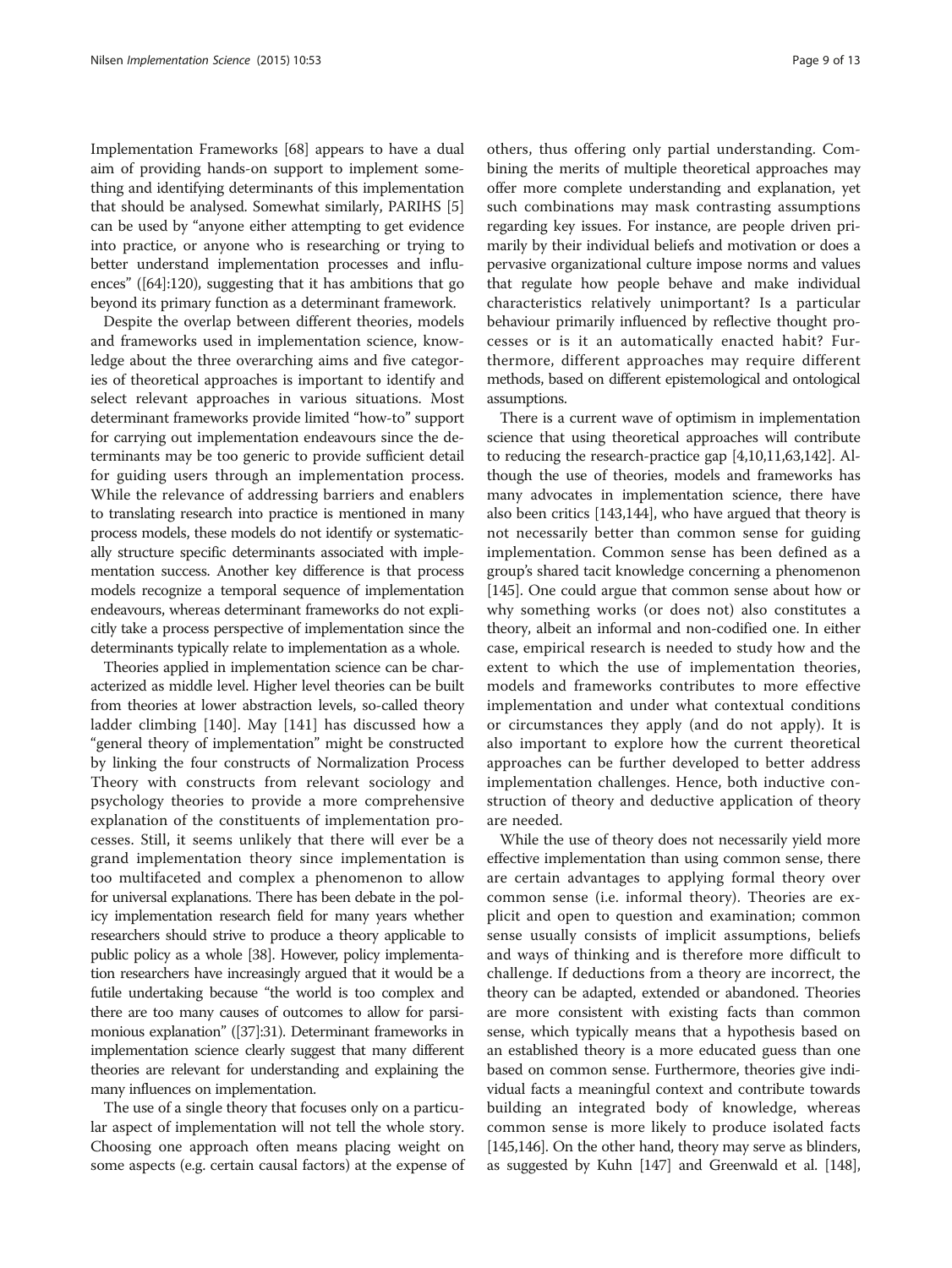<span id="page-9-0"></span>causing us to ignore problems that do not fit into existing theories, models and frameworks or hindering us from seeing known problems in new ways. Theorizing about implementation should therefore not be an abstract academic exercise unconnected with the real world of implementation practice. In the words of Immanuel Kant, "Experience without theory is blind, but theory without experience is mere intellectual play".

#### Competing interests

The author declares that he has no competing interests.

#### Acknowledgements

I am grateful to Bianca Albers, Susanne Bernhardsson (special thanks), Dean L. Fixsen, Karen Grimmer, Ursula Reichenpfader and Kerstin Roback for constructive comments on drafts of this article. Also, thanks are due to Margit Neher, Justin Presseau and Jeanette Wassar Kirk for their input.

#### Received: 2 November 2014 Accepted: 7 April 2015 Published online: 21 April 2015

#### References

- 1. Eccles M, Grimshaw J, Walker A, Johnston M, Pitts N. Changing the behavior of healthcare professionals: the use of theory in promoting the uptake of research findings. J Clin Epidemiol. 2005;58:107–12.
- 2. Davies P, Walker A, Grimshaw J. Theories of behavior change in studies of guideline implementation. Proc Br Psychol Soc. 2003;11:120.
- 3. Michie S, Johnston M, Abraham C, Lawton R, Parker D, Walker A. Making psychological theory useful for implementing evidence based practice: a consensus approach. Qual Saf Health Care. 2005;14:26–33.
- 4. Sales A, Smith J, Curran G, Kochevar L. Models, strategies, and tools: theory in implementing evidence-based findings into health care practice. J Gen Intern Med. 2006;21:S43–9.
- Kitson AL, Harvey G, McCormack B. Enabling the implementation of evidence-based practice: a conceptual framework. Qual Health Care. 1998;7:149–58.
- ICEBeRG. Designing theoretically-informed implementation interventions. Implement Sci. 2006;1:4.
- 7. Godin G, Bélanger-Gravel A, Eccles M, Grimshaw J. Healthcare professionals' intentions and behaviours: a systematic review of studies based on social cognitive theories. Implement Sci. 2008;3:36.
- Mitchell SA, Fisher CA, Hastings CE, Silverman LB, Wallen GR. A thematic analysis of theoretical models for translating science in nursing: mapping the field. Nurs Outlook. 2010;58:287–300.
- 9. Rycroft-Malone J, Bucknall T. Theory, Frameworks, and Models: Laying Down the Groundwork. In: Rycroft-Malone J, Bucknall T, editors. Models and Frameworks for Implementing Evidence-Based Practice: Linking Evidence to Action. Oxford: Wiley-Blackwell; 2010. p. 23–50.
- 10. Cane J, O'Connor D, Michie S. Validation of the theoretical domains framework for use in behaviour change and implementation research. Implement Sci. 2012;7:37.
- 11. Martinez RG, Lewis CC, Weiner BJ. Instrumentation issues in implementation science. Implement Sci. 2014;9:118.
- 12. Eccles MP, Mittman BS. Welcome to implementation science. Implement Sci. 2006;1:1.
- 13. Graham ID, Logan J, Harrison MB, Straus SE, Tetroe J, Caswell W, et al. Lost in knowledge translation: time for a map? J Contin Educ Health Prof. 2006;26:13–24.
- 14. Estabrooks CA, Thompson DS, Lovely JE, Hofmeyer A. A guide to knowledge translation theory. J Contin Educ Health Prof. 2006;26:25–36.
- 15. Wilson KM, Brady TJ, Lesesne C, on behalf of the NCCDPHP Work Group on Translation. An organizing framework for translation in public health: the knowledge to action framework. Prev Chronic Dis. 2011;8:A46.
- Rabin BA, Brownson RC. Developing the Terminology for Dissemination and Implementation Research. In: Brownson RC, Colditz GA, Proctor EK, editors. Dissemination and Implementation Research in Health. New York: Oxford University Press; 2012. p. 23–51.
- 17. Greenhalgh T, Robert G, Bate P, Macfarlane F, Kyriakidou O. Diffusion of Innovations in Service Organisations: A Systematic Literature Review. Malden, MA: Blackwell Publishing; 2005.
- 18. Jones K. Mission drift in qualitative research, or moving toward a systematic review of qualitative studies, moving back to a more systematic narrative review. Qual Rep. 2004;9:95–112.
- 19. Cronin P, Ryan F, Coughlan M. Undertaking a literature review: a step-by-step approach. Br J Nurs. 2008;17:38–43.
- 20. Rycroft-Malone J, Bucknall T. Models and Frameworks for Implementing Evidence-Based Practice: Linking Evidence to Action. Oxford: Wiley-Blackwell; 2010.
- 21. Nutley SM, Walter I, Davies HTO. Using evidence: how research can inform public services. Bristol: The Policy Press; 2007.
- 22. Grol R, Wensing M, Eccles M. Improving Patient Care: The Implementation of Change in Clinical Practice. Edinburgh: Elsevier; 2005.
- 23. Straus S, Tetroe J, Graham ID. Knowledge Translation in Health Care. Chichester: John Wiley & Sons; 2009.
- 24. Brownson RC, Colditz GA, Proctor EK. Dissemination and Implementation Research in Health. New York: Oxford University Press; 2012.
- 25. Graham ID, Tetroe J. Some theoretical underpinnings of knowledge translation. Acad Emerg Med. 2007;14:936–41.
- 26. Flottorp SA, Oxman AD, Krause J, Musila NR, Wensing M, Godycki-Cwirko M, et al. A checklist for identifying determinants of practice: a systematic review and synthesis of frameworks and taxonomies of factors that prevent or enable improvements in healthcare professional practice. Implement Sci. 2013;8:35.
- 27. Meyers DC, Durlak JA, Wandersman A. The Quality Implementation Framework: a synthesis of critical steps in the implementation process. Am J Community Psychol. 2012;50:462–80.
- 28. Tabak RG, Khoong EC, Chambers DA, Brownson RC. Bridging research and practice: models for dissemination and implementation research. Am J Prev Med. 2012;43:337–50.
- 29. Frankfort-Nachmias C, Nachmias D. Research Methods in the Social Sciences. London: Arnold; 1996.
- 30. Wacker JG. A definition of theory: research guidelines for different theorybuilding research methods in operations management. J Oper Manag. 1998;16:361–85.
- 31. Carpiano RM, Daley DM. A guide and glossary on postpositivist theory building for population health. J Epidemiol Community Health. 2006;60:564–70.
- 32. Bunge M. Scientific Research 1: The Search for System. New York: Springer; 1967.
- 33. Reynolds PD. A Primer in Theory Construction. Indianapolis, IN: Bobbs-Merrill Educational Publishing; 1971.
- 34. Dubin R. Theory Building. New York: Free Press; 1978.
- 35. Hunt SD. Modern Marketing Theory: Critical Issues in the Philosophy of Marketing Science. Cincinnati, OH: Southwestern Publishing; 1991.
- 36. Bluedorn AC, Evered RD. Middle Range Theory and the Strategies of Theory Construction. In: Pinder CC, Moore LF, editors. Middle Range Theory and The Study of Organizations. Boston, MA: Martinus Nijhoff; 1980. p. 19–32.
- 37. Cairney P. Understanding Public Policy—Theories and Issues. Basingstoke, UK: Palgrave Macmillan; 2012.
- 38. Sabatier PA. Theories of the Policy Process. 2nd ed. Boulder, CO: Westview Press; 2007.
- 39. Kitson AL, Rycroft-Malone J, Harvey G, McCormack B, Seers K, Titchen A. Evaluating the successful implementation of evidence into practice using the PARiHS framework: theoretical and practical challenges. Implement Sci. 2008;3:1.
- 40. Huberman M. Research utilization: the state of the art. Knowl Policy. 1994;7:13–33.
- 41. Landry R, Amara N, Lamari M. Climbing the ladder of research utilization: evidence from social science. Sci Commun. 2001;22:396–422.
- 42. Canadian Institutes of Health Research (CIHR). About knowledge translation. [<http://www.cihr-irsc.gc.ca/e/29418.html>]. Retrieved 18 December 2014.
- 43. Davis SM, Peterson JC, Helfrich CD, Cunningham-Sabo L. Introduction and conceptual model for utilization of prevention research. Am J Prev Med. 2007;33:1S.
- 44. Majdzadeh R, Sadighi J, Nejat S, Mahani AS, Ghdlami J. Knowledge translation for research utilization: design of a knowledge translation model at Teheran University of Medical Science. J Contin Educ Health Prof. 2008;28:270–7.
- 45. Graham ID, Tetroe J, KT Theories Group. Planned Action Theories. In: Straus S, Tetroe J, Graham ID, editors. Knowledge Translation in Health Care. Oxford: Blackwell Publishing; 2009. p. 185–95.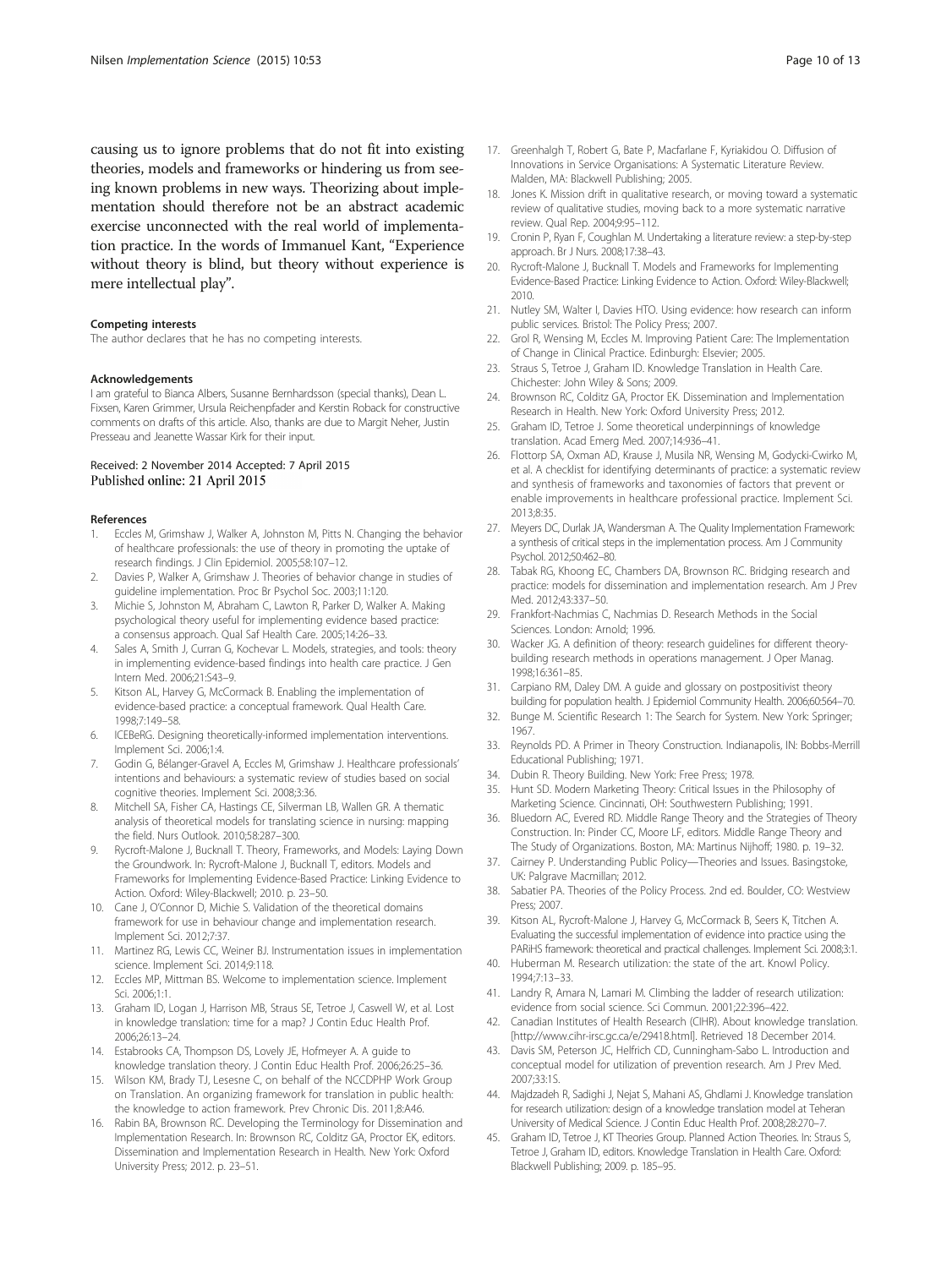- <span id="page-10-0"></span>46. Rycroft-Malone J, Bucknall T. Analysis and Synthesis of Models and Frameworks. In: Rycroft-Malone J, Bucknall T, editors. Models and Frameworks for Implementing Evidence-Based Practice: Linking Evidence to Action. Oxford: Wiley-Blackwell; 2010. p. 223–45.
- 47. Stetler CB. Stetler model. In: Rycroft-Malone J, Bucknall T, editors. Models and Frameworks for Implementing Evidence-Based Practice: Linking Evidence to Action. Oxford: Wiley-Blackwell; 2010. p. 51–82.
- 48. Stevens KR. The impact of evidence-based practice in nursing and the next big ideas. Online J Issues Nurs. 2013;18(2):4.
- 49. Titler MG, Kleiber C, Steelman V, Goode C, Rakel B, Barry-Walker J, et al. Infusing research into practice to promote quality care. Nurs Res. 1995;43:307–13.
- 50. Titler MG, Kleiber C, Steelman VJ, Rakel BA, Budreau G, Everett LQ, et al. The Iowa Model of evidence-based practice to promote quality care. Crit Care Nurs Clin North Am. 2001;13:497–509.
- 51. Logan J, Graham I. Toward a comprehensive interdisciplinary model of health care research use. Sci Commun. 1998;20:227–46.
- 52. Logan J, Graham I. The Ottawa Model of Research Use. In: Rycroft-Malone J, Bucknall T, editors. Models and Frameworks for Implementing Evidence-Based Practice: Linking Evidence to Action. Oxford: Wiley-Blackwell; 2010. p. 83–108.
- 53. Grol R, Wensing M. What drives change? Barriers to and incentives for achieving evidence-based practice. Med J Aust. 2004;180:S57–60.
- 54. Pronovost PJ, Berenholtz SM, Needham DM. Translating evidence into practice: a model for large scale knowledge translation. BMJ. 2008;337:a1714.
- 55. Field B, Booth A, Ilott I, Gerrish K. Using the Knowledge to Action Framework in practice: a citation analysis and systematic review. Implement Sci. 2014;9:172.
- 56. Stetler C. Refinement of the Stetler/Marram Model for application of research findings to practice. Nurs Outlook. 1994;42:15–25.
- 57. Durlak JA, DuPre EP. Implementation matters: a review of research on the influence of implementation on program outcomes and the factors affecting implementation. Am J Community Psychol. 2008;41:327–50.
- 58. Gurses AP, Marsteller JA, Ozok AA, Xiao Y, Owens S, Pronovost PJ. Using an interdisciplinary approach to identify factors that affect clinicians' compliance with evidence-based guidelines. Crit Care Med. 2010;38(8 Suppl):S282–91.
- 59. Cochrane LJ, Olson CA, Murray S, Dupuis M, Tooman T, Hayes S. Gaps between knowing and doing: understanding and assessing the barriers to optimal health care. J Contin Educ Health Prof. 2007;27:94–102.
- 60. Damschroder LJ, Aron DC, Keith RE, Kirsh SR, Alexander JA, Lowery JC. Fostering implementation of health services research findings into practice: a consolidated framework for advancing implementation science. Implement Sci. 2009;4:50.
- 61. Ferlie E, Shortell SM. Improving the quality of health care in the United Kingdom and the United States: a framework for change. Milbank Q. 2001;79:281–315.
- 62. Jacobson N, Butterill D, Goering P. Development of a framework for knowledge translation: understanding user context. J Health Serv Res Policy. 2003;8:94–9.
- 63. Blase KA, Van Dyke M, Fixsen DL, Bailey FW. Implementation Science: Key Concepts, Themes and Evidence for Practitioners in Educational Psychology. In: Kelly B, Perkins DF, editors. Handbook of Implementation Science for Psychology in Education. Cambridge: Cambridge University Press; 2012. p. 13–34.
- 64. Rycroft-Malone J. Promoting Action on Research Implementation in Health Services (PARIHS). In: Rycroft-Malone J, Bucknall T, editors. Models and Frameworks for Implementing Evidence-Based Practice: Linking Evidence to Action. Oxford: Wiley-Blackwell; 2010. p. 109–36.
- 65. Helfrich CD, Damschroder LJ, Hagedorn HJ, Daggett GS, Sahay A, Ritchie M, et al. A critical synthesis of literature on the Promoting Action on Research Implementation in Health Services (PARIHS) framework. Implement Sci. 2010;5:82.
- 66. Michie S, Atkins L, West R. A guide to using the Behaviour Change Wheel. London: Silverback Publishing; 2014.
- 67. Fixsen DL, Naoom SF, Blase KA, Friedman RM, Wallace F. Implementation Research: A Synthesis of the Literature. Tampa, FL: University of South Florida, Louis de la Parte Florida Mental Health Institute; 2005.
- 68. Holmes BJ, Finegood DT, Riley BL, Best A. Systems Thinking in Dissemination and Implementation Research. In: Brownson RC, Colditz GA, Proctor EK, editors. Dissemination and Implementation Research in Health. New York: Oxford University Press; 2012. p. 192–212.
- 69. Légaré F, Ratté S, Gravel K, Graham ID. Barriers and facilitators to implementing shared decision-making in clinical practice. Update of a systematic review of health professionals' perceptions. Patient Educ Couns. 2008;73:526–35.
- 70. Johnson M, Jackson R, Guillaume L, Meier P, Goyder E. Barriers and facilitators to implementing screening and brief intervention for alcohol misuse: a systematic review of qualitative evidence. J Public Health. 2011;33:412–21.
- 71. Verweij LM, Proper KI, Leffelaar ER, Weel ANH, Nauta AP, Hulshof CTJ, et al. Barriers and facilitators to implementation of an occupational health guideline aimed at preventing weight gain among employees in the Netherlands. J Occup Environ Med. 2012;54:954–60.
- 72. Broyles LM, Rodriguez KL, Kraemer KL, Sevick MA, Price PA, Gordon AJ. A qualitative study of anticipated barriers and facilitators to the implementation of nurse-delivered alcohol screening, brief intervention, and referral to treatment for hospitalized patients in a Veterans Affairs medical centre. Addiction Sci Clin Pract. 2012;7:7.
- 73. Dopson S, Fitzgerald L. The Active Role of Context. In: Dopson S, Fitzgerald L, editors. Knowledge to Action? Evidence-Based Health Care in Context. Oxford: Oxford University Press; 2005. p. 79–103.
- 74. Ashton CM, Khan MM, Johnson ML, Walder A, Stanberry E, Beyth RJ, et al. A quasi-experimental test of an intervention to increase the use of thiazidebased treatment regimens for people with hypertension. Implement Sci. 2007;2:5.
- 75. Mohr DC, VanDeusen LC, Meterko M. Predicting healthcare employees' participation in an office redesign program: attitudes, norms and behavioral control. Implement Sci. 2008;3:47.
- 76. Scott SD, Plotnikoff RC, Karunamuni N, Bize R, Rodgers W. Factors influencing the adoption of an innovation: an examination of the uptake of the Canadian Heart Health Kit (HHK). Implement Sci. 2008;3:41.
- 77. Zardo P, Collie A. Predicting research use in a public health policy environment: results of a logistic regression analysis. Implement Sci. 2014;9:142.
- 78. Gabbay J, Le May A. Evidence based guidelines or collectively constructed "mindlines"? Ethnographic study of knowledge management in primary care. Br Med J. 2011;329:1–5.
- 79. Fishbein M, Ajzen I. Belief, Attitude, Intention, and Behaviour. New York: John Wiley; 1975.
- 80. Bandura A. Self-efficacy: towards a unifying theory of behavioural change. Psychol Rev. 1977;84:191–215.
- 81. Bandura A. Social Foundations of Thought and Action: A Cognitive Social Theory. Englewood-Cliffs, NJ: Prentice-Hall; 1986.
- 82. Triandis HC. Values, Attitudes, and Interpersonal Behaviour. In: Nebraska Symposium on Motivation; Beliefs, Attitude, and values: 1979. Lincoln, NE: University of Nebraska Press; 1979. p. 195–259.
- 83. Ajzen I. Attitudes, Personality and Behavior. Milton Keynes: Open University Press; 1988. \*\*FÖRSVINNER.
- 84. Nilsen P, Roback K, Broström A, Ellström PE. Creatures of habit: accounting for the role of habit in implementation research on clinical behaviour change. Implement Sci. 2012;7:53.
- 85. Hammond KR. Principles of Organization in Intuitive and Analytical Cognition. Boulder, CO: Center for Research on Judgment and Policy, University of Colorado; 1981.
- 86. Benner P. From Novice to Expert, Excellence and Power in Clinical Nursing Practice. Menlo Park, CA: Addison-Wesley Publishing; 1984.
- 87. Epstein S. Integration of the cognitive and the psychodynamic unconscious. Am Psychol. 1994;49:709–24.
- 88. Ouelette JA, Wood W. Habit and intention in everyday life: the multiple processes by which past behaviour predicts future behaviour. Psychol Bull. 1998;124:54–74.
- 89. Verplanken B, Aarts H. Habit, attitude, and planned behaviour: is habit an empty construct or an interesting case of goal-directed automaticity? Eur Rev Soc Psychol. 1999;10:101–34.
- 90. Eccles MP, Hrisos S, Francis JJ, Steen N, Bosch M, Johnston M. Can the collective intentions of individual professionals within healthcare teams predict the team's performance: developing methods and theory. Implement Sci. 2009;4:24.
- 91. Parchman ML, Scoglio CM, Schumm P. Understanding the implementation of evidence-based care: a structural network approach. Implement Sci. 2011;6:14.
- 92. Cunningham FC, Ranmuthugala G, Plumb J, Georgiou A, Westbrook JI, Braithwaite J. Health professional networks as a vector for improving healthcare quality and safety: a systematic review. BMJ Qual Saf. 2011. doi:10.1136/bmjqs-2011-000187.
- 93. Mascia D, Cicchetti A. Physician social capital and the reported adoption of evidence-based medicine: exploring the role of structural holes. Soc Sci Med. 2011;72:798–805.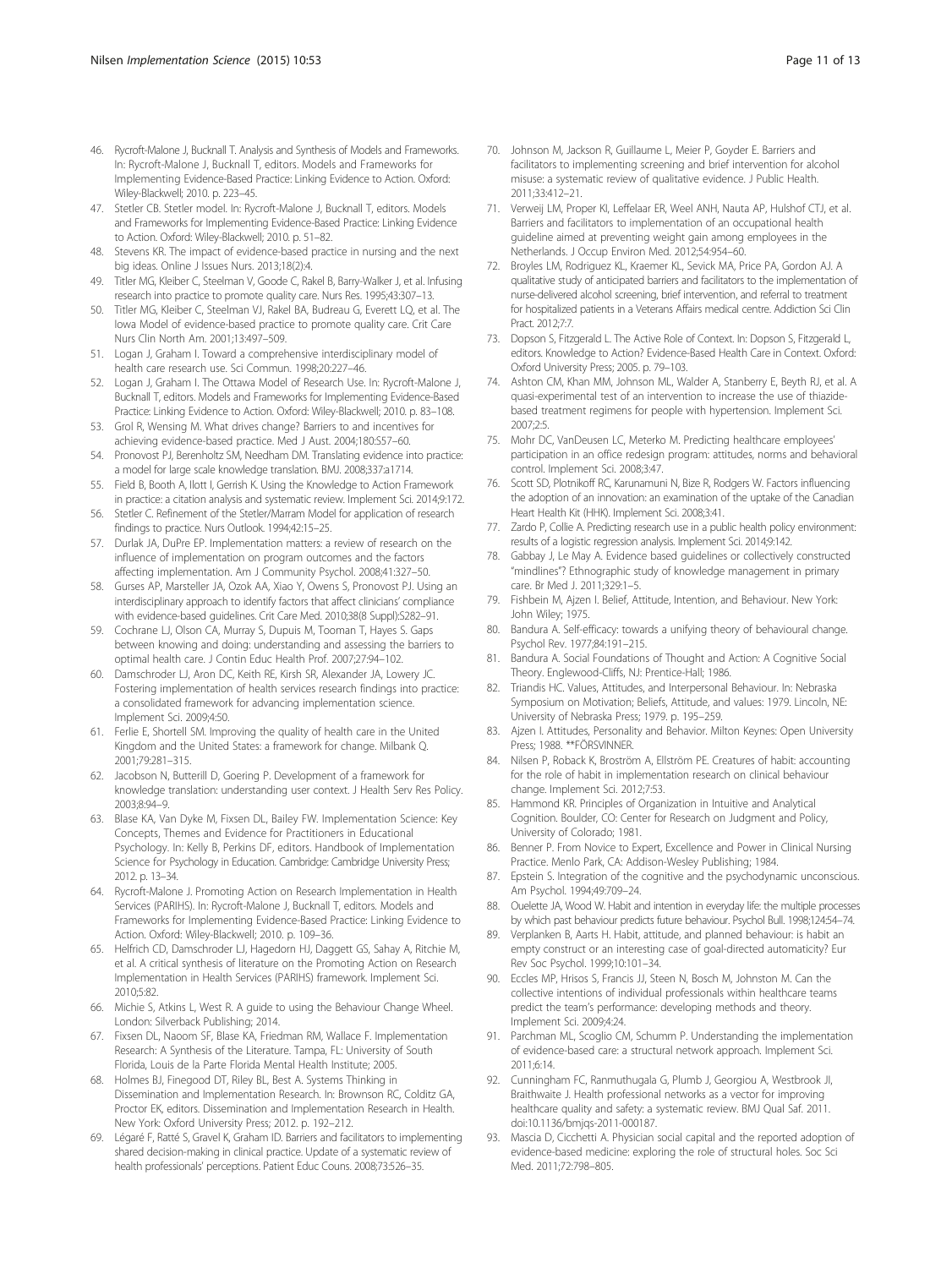- <span id="page-11-0"></span>94. Wallin L, Ewald U, Wikblad K, Scott-Findlay S, Arnetz BB. Understanding work contextual factors: a short-cut to evidence-based practice? Worldviews Evid Based Nurs. 2006;3:153–64.
- 95. Meijers JMM, Janssen MAP, Cummings GG, Wallin L, Estabrooks CA, Halfens RYG. Assessing the relationship between contextual factors and research utilization in nursing: systematic literature review. J Adv Nurs. 2006;55:622–35.
- 96. Wensing M, Wollersheim H, Grol R. Organizational interventions to implement improvements in patient care: a structured review of reviews. Implement Sci. 2006;1:2.
- 97. Gifford W, Davies B, Edwards N, Griffin P, Lybanon V. Managerial leadership for nurses' use of research evidence: an integrative review of the literature. Worldviews Evid Based Nurs. 2007;4:126–45.
- 98. Yano EM. The role of organizational research in implementing evidence-based practice: QUERI series. Implement Sci. 2008;3:29.
- 99. French B, Thomas LH, Baker P, Burton CR, Pennington L, Roddam H. What can management theories offer evidence-based practice? A comparative analysis of measurement tools for organizational context. Implement Sci. 2009;4:28.
- 100. Parmelli E, Flodgren G, Beyer F, Baillie N, Schaafsma ME, Eccles MP. The effectiveness of strategies to change organisational culture to improve healthcare performance: a systematic review. Implement Sci. 2011;6:33.
- 101. Chaudoir SR, Dugan AG, Barr CHI. Measuring factors affecting implementation of health innovations: a systematic review of structural, organizational, provider, patient, and innovation level measures. Implement Sci. 2013;8:22.
- 102. Orlikowski W. Improvising organizational transformation over time: a situated change perspective. Inform Syst Res. 1994;7:63–92.
- 103. DiMaggio PJ, Powell WW. The New Institutionalism and Organizational Analysis. Chicago, IL: University of Chicago Press; 1991.
- 104. Scott WR. Institutions and Organizations. Thousand Oaks, CA: Sage; 1995.
- 105. Plsek PE, Greenhalgh T. The challenge of complexity in health care. BMJ. 2001;323:625–8.
- 106. Waldrop MM. Complexity: The Emerging Science at The Edge of Order and Chaos. London: Viking; 1992.
- 107. Rogers EM. Diffusion of Innovations. 5th ed. New York: Free Press; 2003.
- 108. Aubert BA, Hamel G. Adoption of smart cards in the medical sector: the Canadian experience. Soc Sci Med. 2001;53:879–94.
- 109. Vollink T, Meertens R, Midden CJH. Innovating 'diffusion of innovation' theory: innovation characteristics and the intention of utility companies to adopt energy conservation interventions. J Environ Psychol. 2002;22:333–44.
- 110. Foy R, MacLennan G, Grimshaw J, Penney G, Campbell M, Grol R. Attributes of clinical recommendations that influence change in practice following audit and feedback. J Clin Epidemiol. 2002;55:717–22.
- 111. Oxman AD, Thomson MA, Davis DA, Haynes RB. No magic bullets: a systematic review of 102 trials of interventions to improve professional practice. CMAJ. 1995;153:1423–31.
- 112. Grimshaw J, McAuley LM, Bero LA, Grilli R, Oxman AD, Ramsay C, et al. Systematic reviews of effectiveness of quality improvement strategies and programmes. Qual Saf Health Care. 2003;12:298–303.
- 113. Walter I, Nutley SM, Davies HTO. Developing a taxonomy of interventions used to increase the impact of research. St. Andrews: University of St Andrews; 2003. Discussion Paper 3, Research Unit for Research Utilisation, University of St. Andrews.
- 114. Leeman J, Baernholdt M, Sandelowski M. Developing a theory-based taxonomy of methods for implementing change in practice. J Adv Nurs. 2007;58:191–200.
- 115. Estabrooks CA, Derksen L, Winther C, Lavis JN, Scott SD, Wallin L, et al. The intellectual structure and substance of the knowledge utilization field: a longitudinal author co-citation analysis, 1945 to 2004. Implement Sci. 2008;3:49.
- 116. Klein KJ, Sorra JS. The challenge of innovation implementation. Acad Manage Rev. 1996;21:1055–80.
- 117. Zahra AS, George G. Absorptive capacity: a review, reconceptualization and extension. Acad Manage Rev. 2002;27:185–203.
- 118. Weiner BJ. A theory of organizational readiness for change. Implement Sci. 2009;4:67.
- 119. Michie S, van Stralen MM, West R. The behaviour change wheel: a new method for characterising and designing behaviour change interventions. Implement Sci. 2011;6:42.
- 120. May C, Finch T. Implementing, embedding and integrating practices: an outline of Normalization Process Theory. Sociology. 2009;43:535.
- 121. May C, Finch T, Mair F, Ballini L, Dowrick C, Eccles M, et al. Understanding the implementation of complex interventions in health care: the normalization process model. Implement Sci. 2007;7:148.
- 122. Finch TL, Rapley T, Girling M, Mair FS, Murray E, Treweek S, et al. Improving the normalization of complex interventions: measure development based on normalization process theory (NoMAD): study protocol. Implement Sci. 2013;8:43.
- 123. Murray E, Treweek S, Pope C, MacFarlane A, Ballini L, Dowrick C, et al. Normalisation process theory: a framework for developing, evaluating and implementing complex interventions. BMC Med. 2010;8:63.
- 124. Glasgow RE, Vogt TM, Boles SM. Evaluating the public health impact of health promotion interventions: the RE-AIM framework. Am J Public Health. 1999;89:1322–7.
- 125. Green LW, Kreuter MW. Health Program Planning: An Educational and Ecological Approach. New York: McGraw-Hill; 2005.
- 126. Proctor E, Silmere H, RaghaVan R, Hovmand P, Aarons G, Bunger A, et al. Outcomes for implementation research: conceptual distinctions, measurement challenges, and research agenda. Admin Policy Mental Health. 2011;38:65–76.
- 127. Phillips CJ, Marshall AP, Chaves NJ, Lin IB, Loy CT, Rees G, et al. Experiences of using Theoretical Domains Framework across diverse clinical environments: a qualitative study. J Multidiscip Healthc. 2015;8:139–46.
- 128. Fleming A, Bradley C, Cullinan S, Byrne S. Antibiotic prescribing in long-term care facilities: a qualitative, multidisciplinary investigation. BMJ Open. 2014;4(11):e006442.
- 129. McEvoy R, Ballini L, Maltoni S, O'Donnell CA, Mair FS, MacFarlane A. A qualitative systematic review of studies using the normalization process theory to research implementation processes. Implement Sci. 2014;9:2.
- 130. Connell LA, McMahon NE, Redfern J, Watkins CL, Eng JJ. Development of a behaviour change intervention to increase upper limb exercise in stroke rehabilitation. Implement Sci. 2015;10:34.
- 131. Praveen D, Patel A, Raghu A, Clifford GD, Maulik PK, Abdul AM, et al. Development and field evaluation of a mobile clinical decision support system for cardiovascular diseases in rural India. JMIR mHealth uHealth. 2014;2:e54.
- 132. Estabrooks CA, Squires JE, Cummings GG, Birdell JM, Norton PG. Development and assessment of the Alberta Context Tool. BMC Health Serv Res. 2009;9:234.
- 133. McCormack B, McCarthy G, Wright J, Slater P, Coffey A. Development and testing of the Context Assessment Index (CAI). Worldviews Evid Based Nurs. 2009;6:27–35.
- 134. Damschroder LJ, Lowery JC. Evaluation of a large-scale weight management program using the consolidated framework for implementation research (CFIR). Implement Sci. 2013;8:51.
- 135. Dyson J, Lawton R, Jackson C, Cheater F. Development of a theory-based instrument to identify barriers and levers to best hand hygiene practice among healthcare practitioners. Implement Sci. 2013;8:111.
- 136. Melnyk BM, Fineout-Overholt E, Mays MZ. The Evidence-Based Practice Beliefs and Implementation Scales: psychometric properties of two new instruments. Worldviews Evid Based Nurs. 2008;5:208–16.
- 137. Nilsson Kajermo K, Boström A-M, Thompson DS, Hutchinson AM, Estabrooks CA, Wallin L. The BARRIERS scale—the barriers to research utilization scale: a systematic review. Implement Sci. 2010;5:32.
- 138. Jacobs SR, Weiner BJ, Bunger AC. Context matters: measuring implementation climate among individuals and groups. Implement Sci. 2014;9:46.
- 139. Gagnon M-P, Labarthe J, Légaré F, Ouimet M, Estabrooks CA, Roch G, et al. Measuring organizational readiness for knowledge translation in chronic care. Implement Sci. 2011;6:72.
- 140. Osigweh CAB. Concept fallibility in organizational science. Acad Manage Rev. 1989;14:579–94.
- 141. May C. Towards a general theory of implementation. Implement Sci. 2013;8:18.
- 142. Michie S, Abraham C, Eccles MP, Francis JJ, Hardeman W, Jonston M. Strengthening evaluation and implementation by specifying components of behaviour change interventions: a study protocol. Implement Sci. 2011;6:10.
- 143. Oxman AD, Fretheim A, Flottorp S. The OFF theory of research utilization. J Clin Epidemiol. 2005;58:113–6.
- 144. Bhattacharyya O, Reeves S, Garfinkel S, Zwarenstein M. Designing theoreticallyinformed implementation interventions: fine in theory, but evidence of effectiveness in practice is needed. Implement Sci. 2006;1:5.
- 145. Fletcher GJO. Psychology and common sense. Am Psychol. 1984;39:203–13.